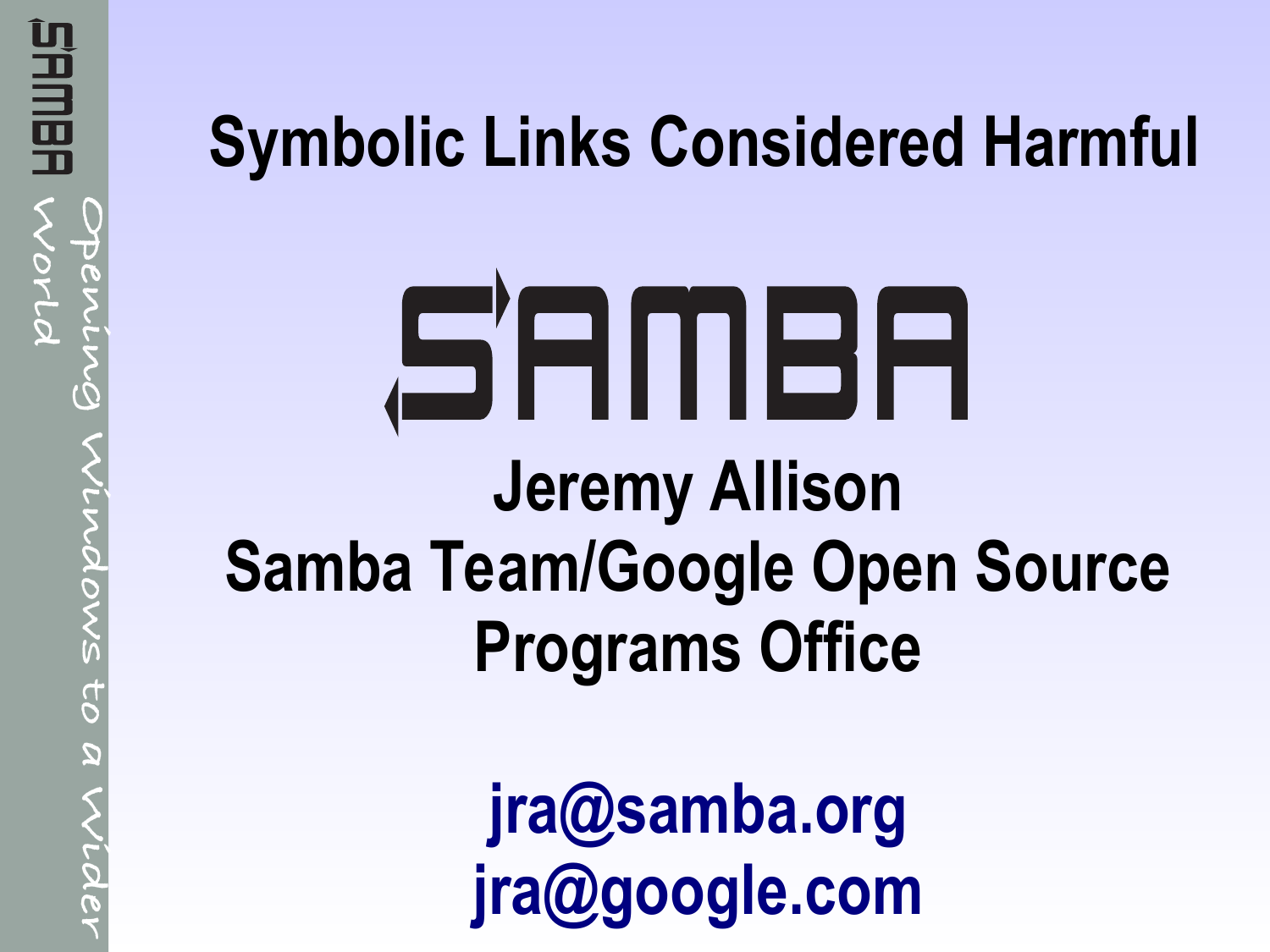# **What are symbolic links ?**

- Strange to have to explain this in a file system conference, but..
- Most computer users these days have no contact with a file system.
	- iPhone and Android users have no concept of a file system on their device. Each application only handles its own kind of data storage.
		- Possibly to enforce data "silos" to keep users tied to an application.
	- Students no longer know where a file is stored: [https://www.theverge.com/22684730/students-file-folder-directory-st](https://www.theverge.com/22684730/students-file-folder-directory-structure-education-gen-z) [ructure-education-gen-z](https://www.theverge.com/22684730/students-file-folder-directory-structure-education-gen-z)
	- Users only search for "objects" by name.
- I have to help my family move "objects" around from phone to file server.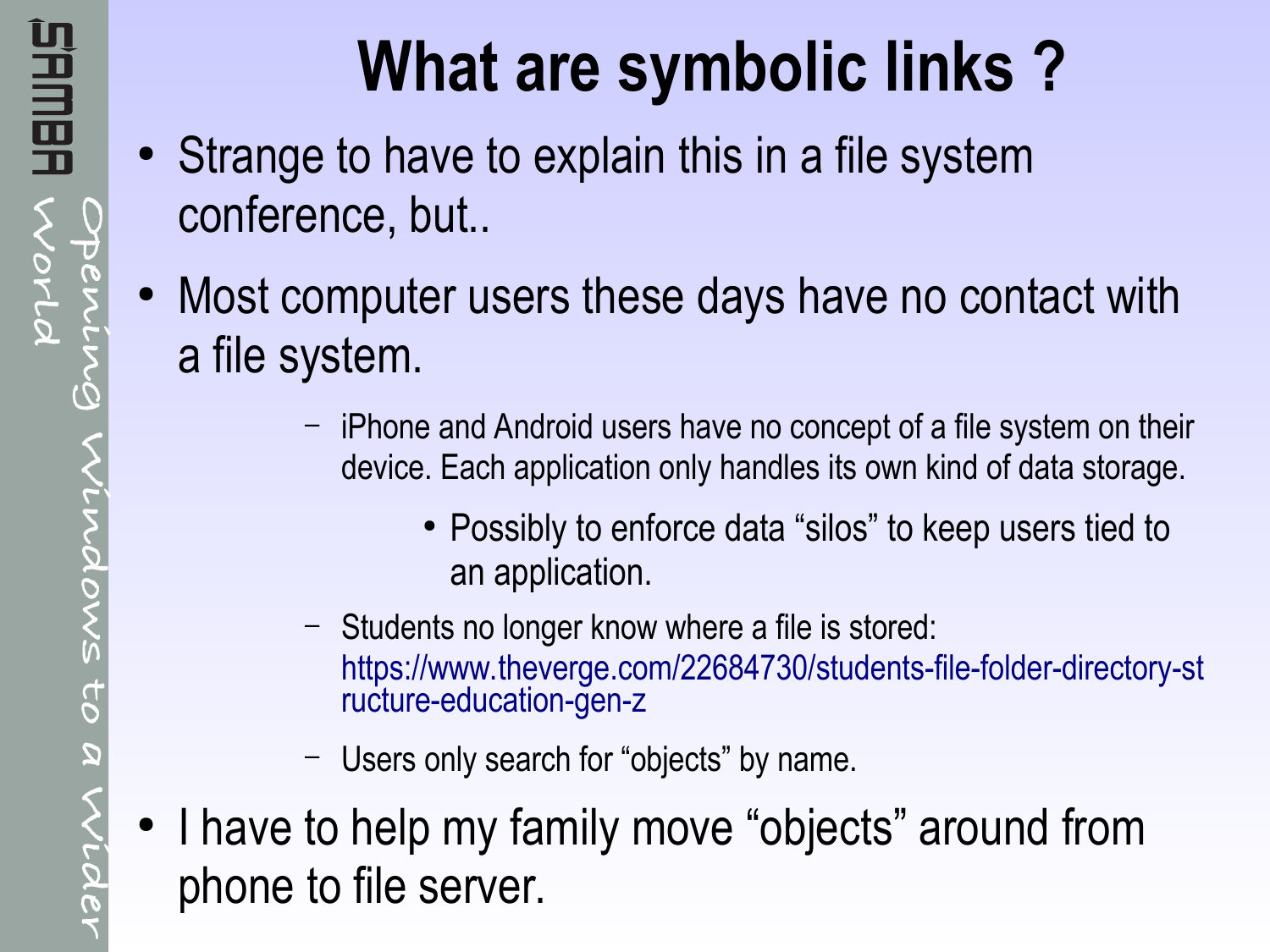# **Step back – What is a file system ?**

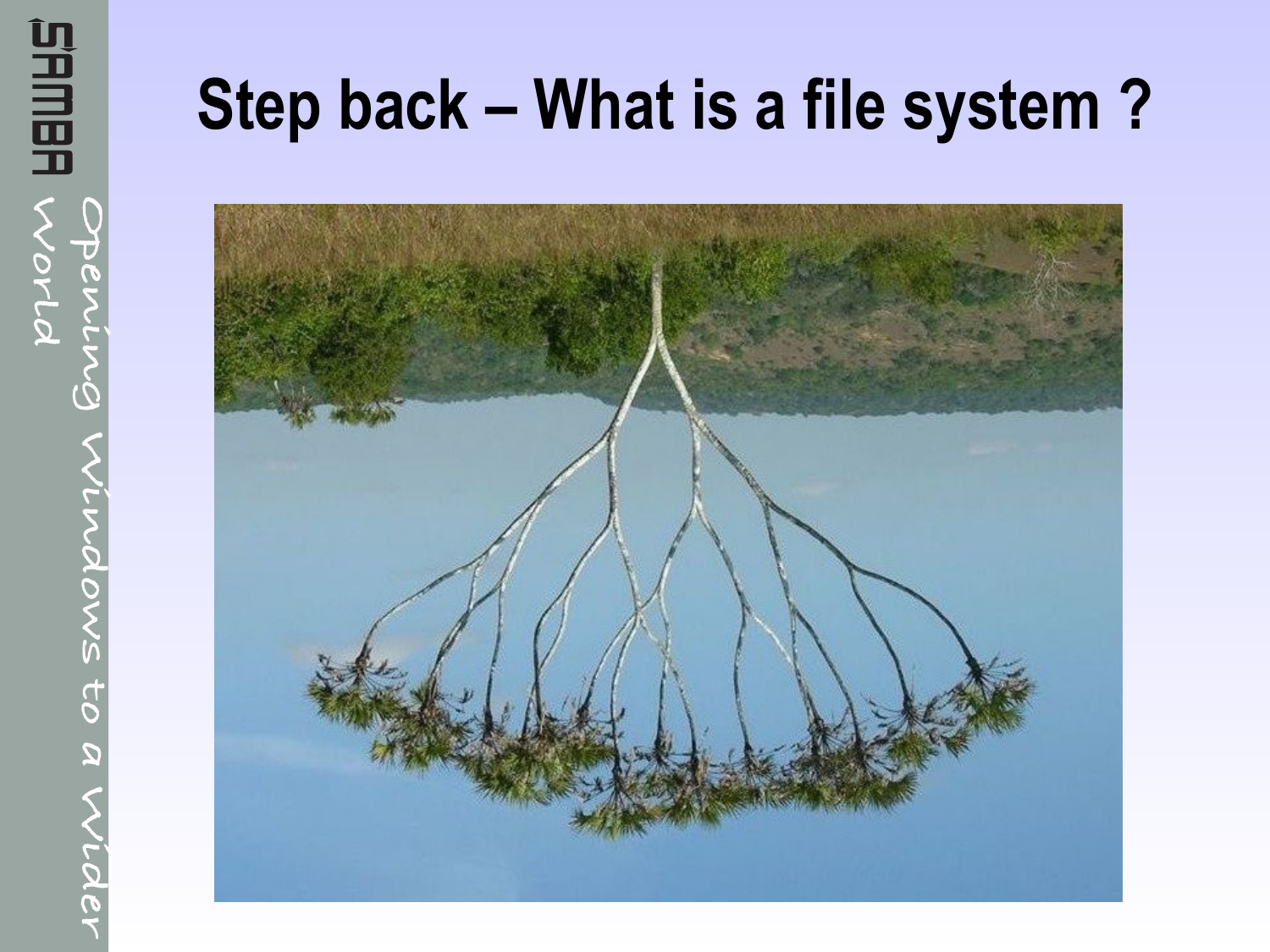

# **A file system visualized.**

Path = /home/jeremy/Music/Yo Yo Ma.mp3

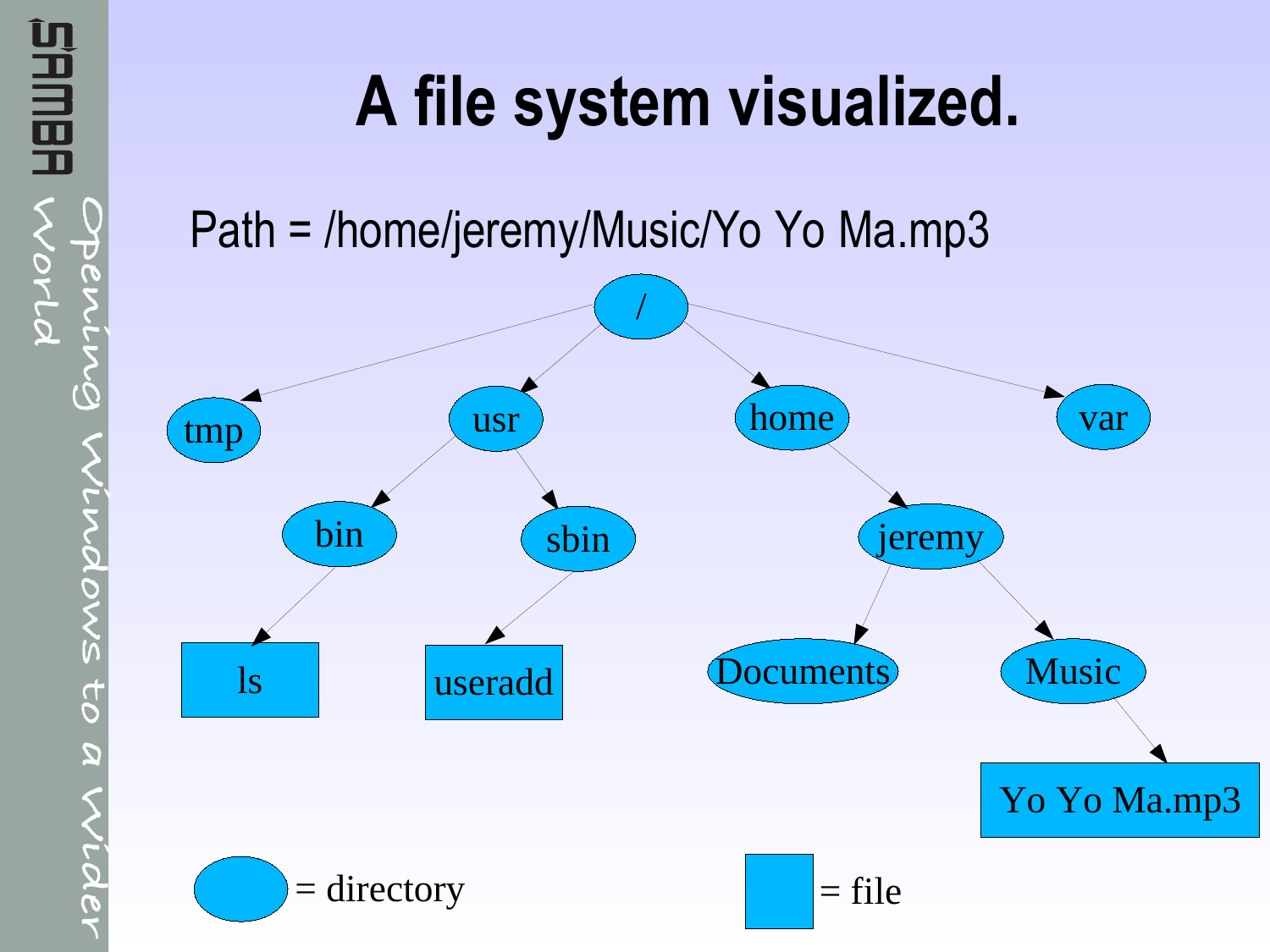# **The original UNIX file system C API dealing with paths**

- open("/home/jeremy/Music/Yo Yo Ma.mp3", int flags, mode\_t mode)
- unlink("/path/to/file")
- mkdir("/new/directory/name")
- rmdir("/directory/name")
- stat("Yo Yo Ma.mp3", struct stat \*st) (\$cwd is "/home/jeremy/Music")
- chmod("/path/to/file", int mode)
- chown("/path/to/file", uid\_t owner, gid\_t group)
- chdir("/path/to/new/working/directory")
- etc..
- Note the "path" may be specified from the root (starts with '/') or relative to the current working directory (doesn't start with '/').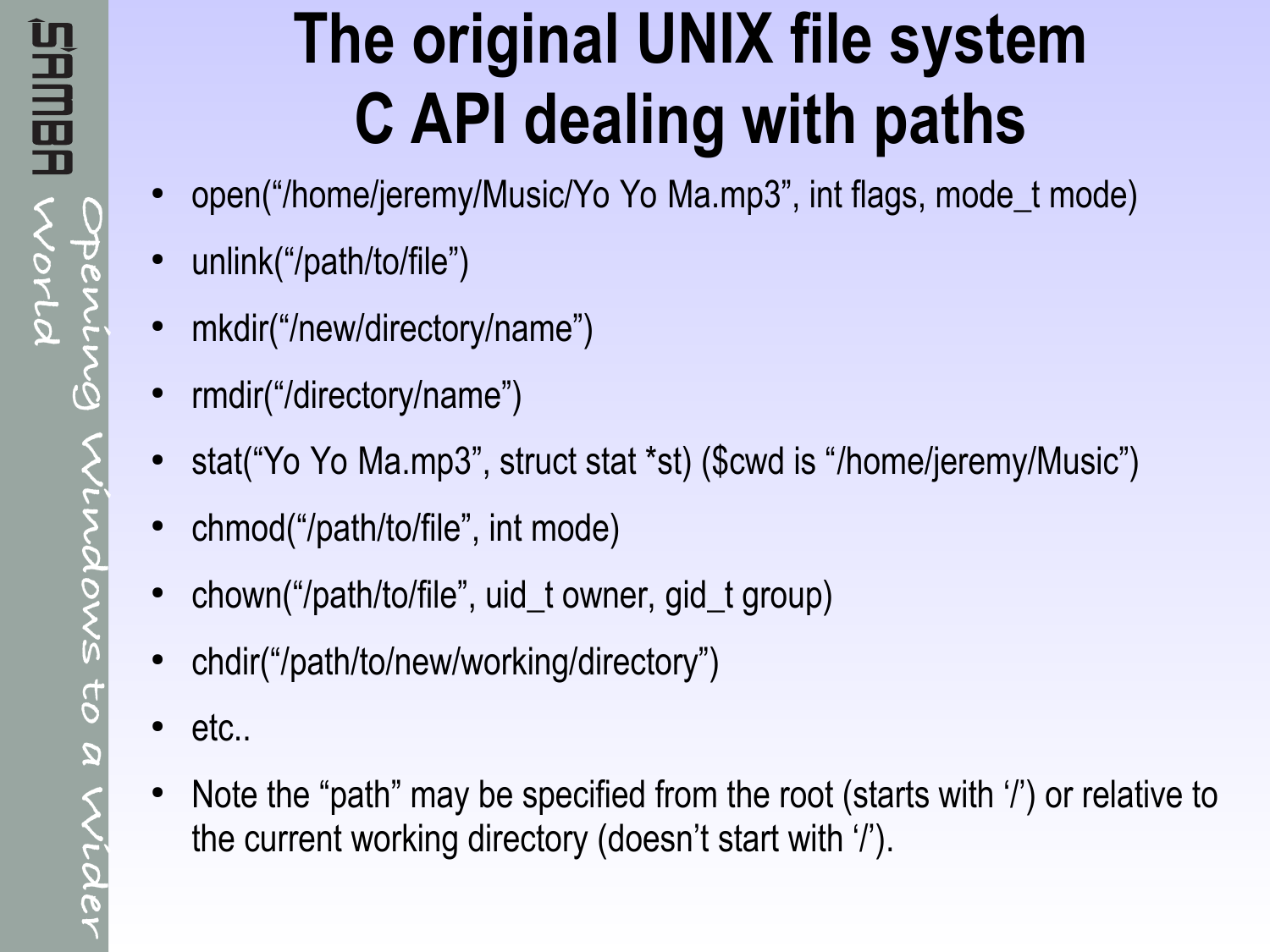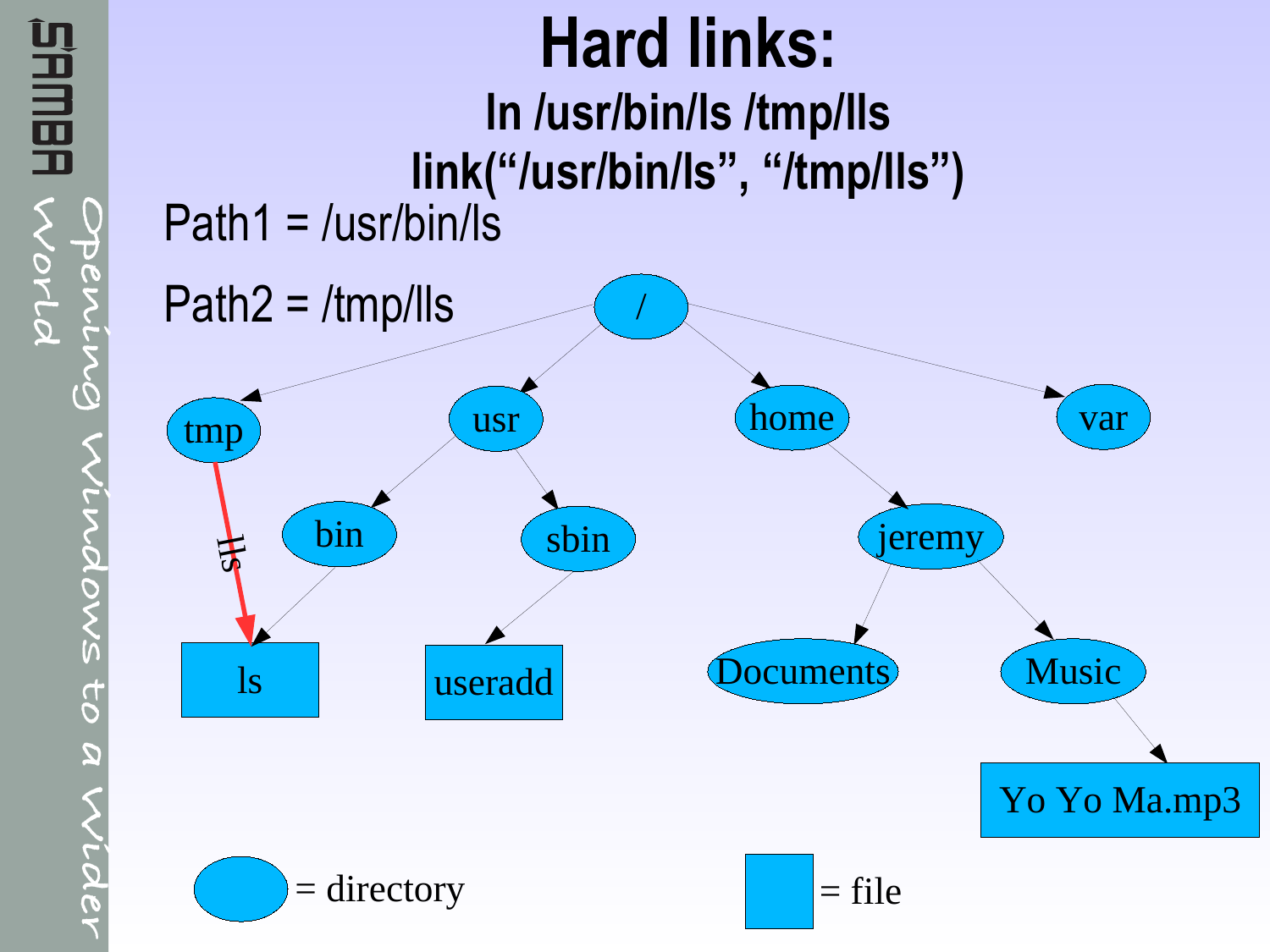# **Hard link details**

- Hard links create a new directory entry (name) which points to the *same* file data and metadata.
- Hard links cannot be made to directories.
- Hard links simply create a new absolute path to the *same* file.
- Useful to allow a single file to be referenced by many names.
	- Underlying data is only removed once last link has gone.
- First use of hard links seems to be in the Incompatible Timesharing System (ITS) in 1969.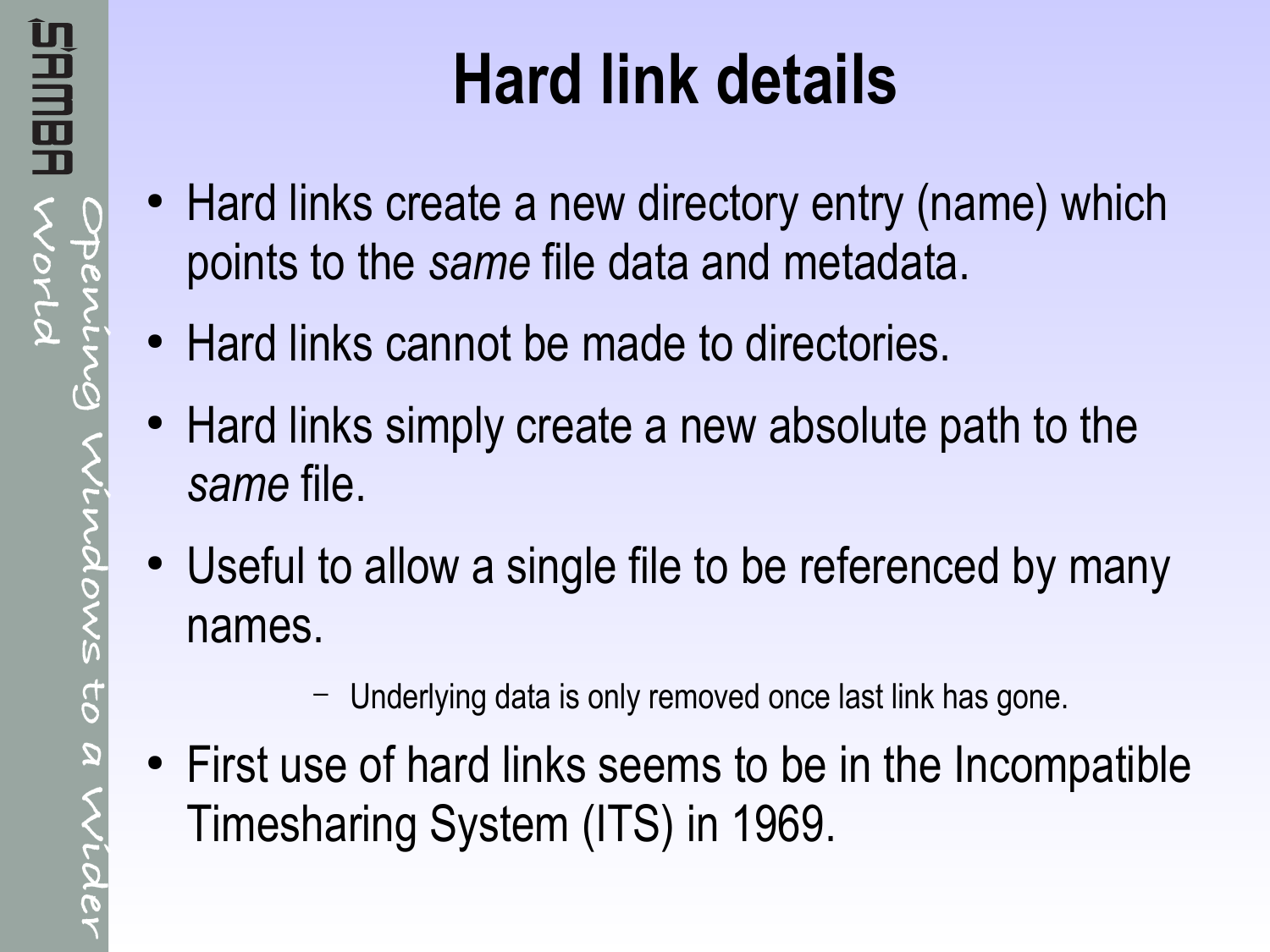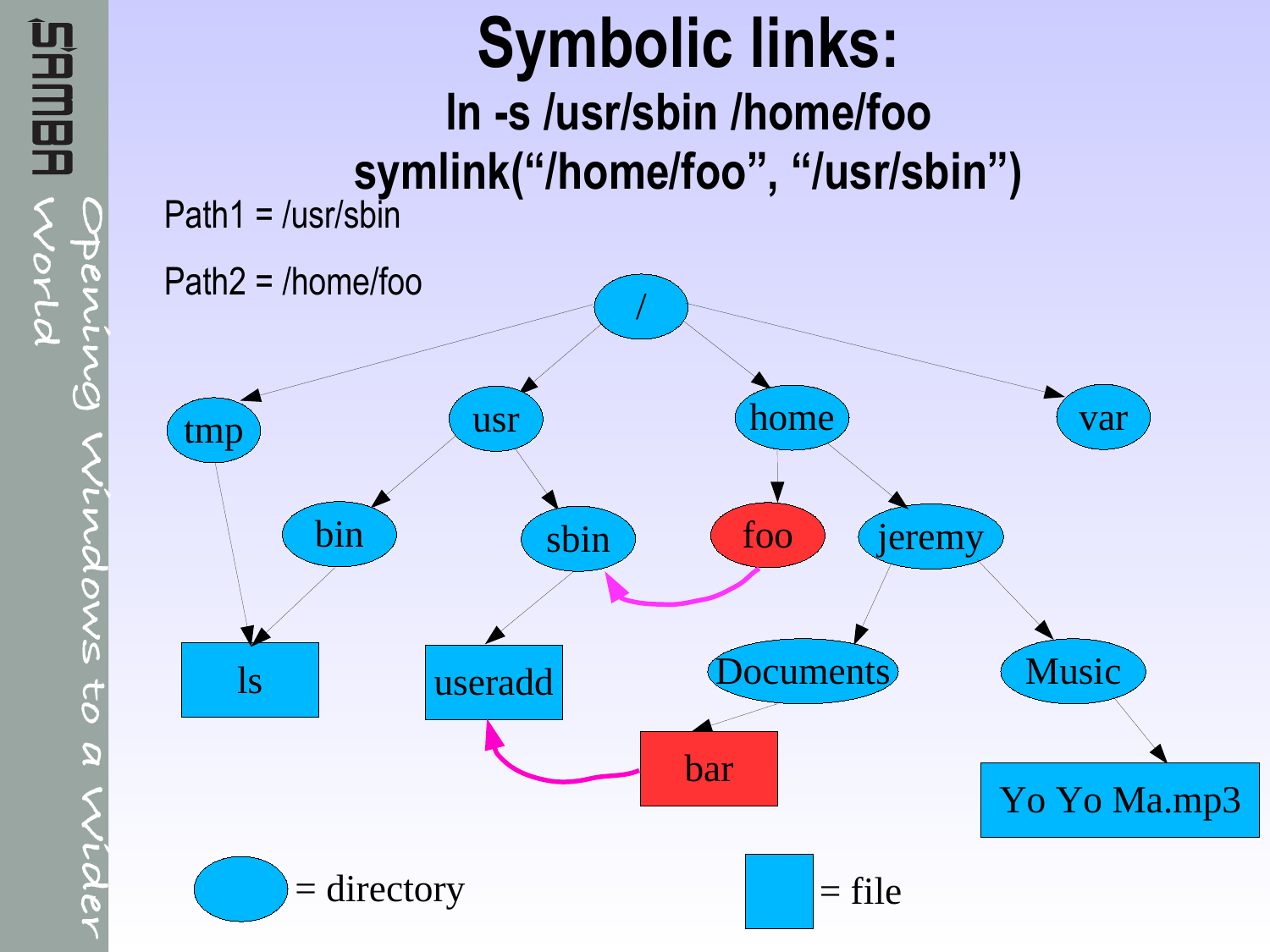# **Symbolic link details**

- Symbolic links allow the creation of a new object in the file system that causes any process accessing it to follow it to an arbitrary target somewhere else on the file system.
	- Not only files, but directories too.
	- Loops can be created.
		- This should have been a warning sign to file system designers that they were doing something wrong.

### First reference to them is from MULTICS in 1965.

- But added to 4.2 BSD Unix.
- "..symbolic links have been added to release 4.2 of Berkeley Unix. This feature frees the user from the constraints of the strict hierarchy that a tree structure imposes. This flexibility is essential for good name space management."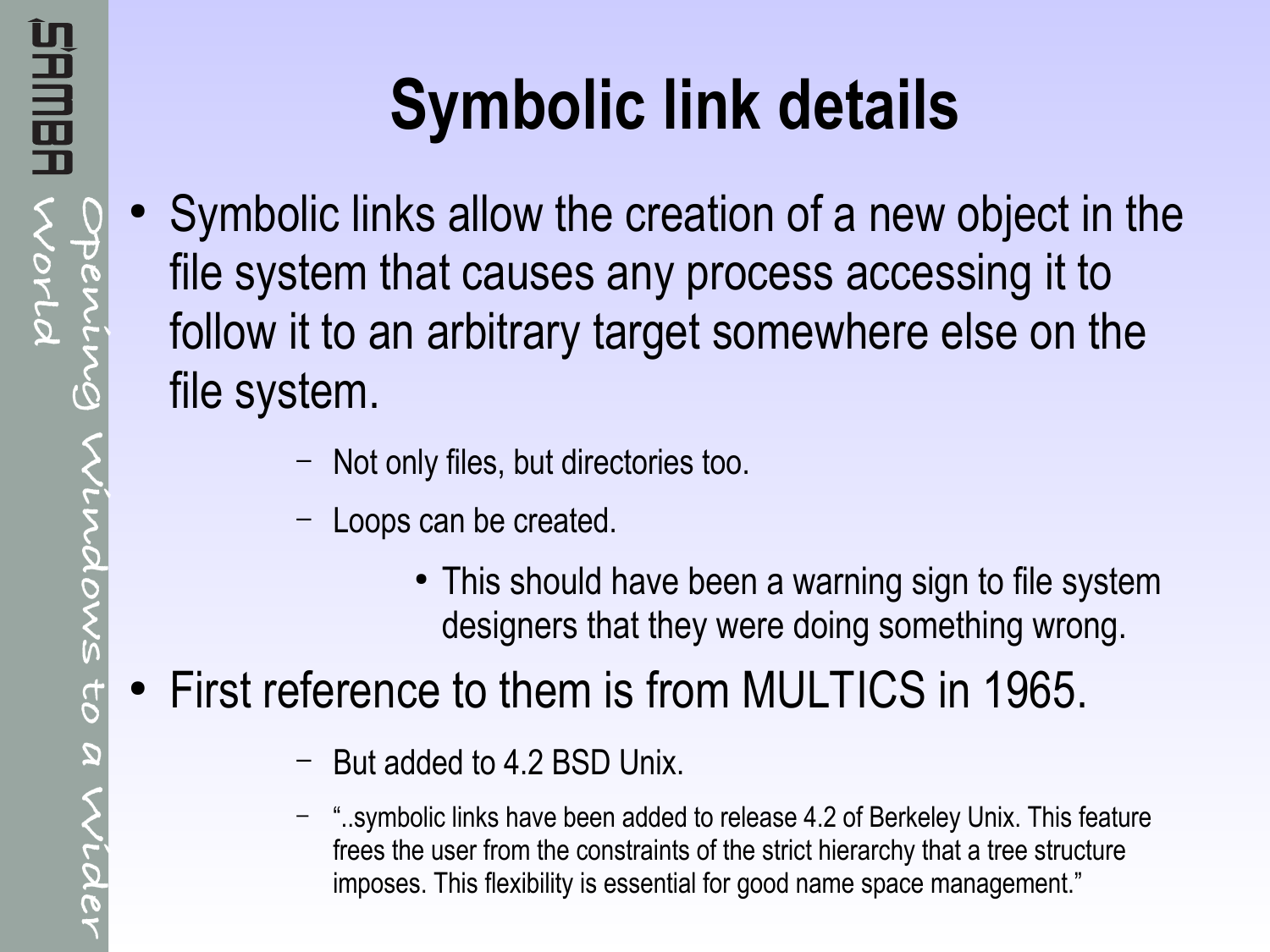# **Symbolic links for application developers**

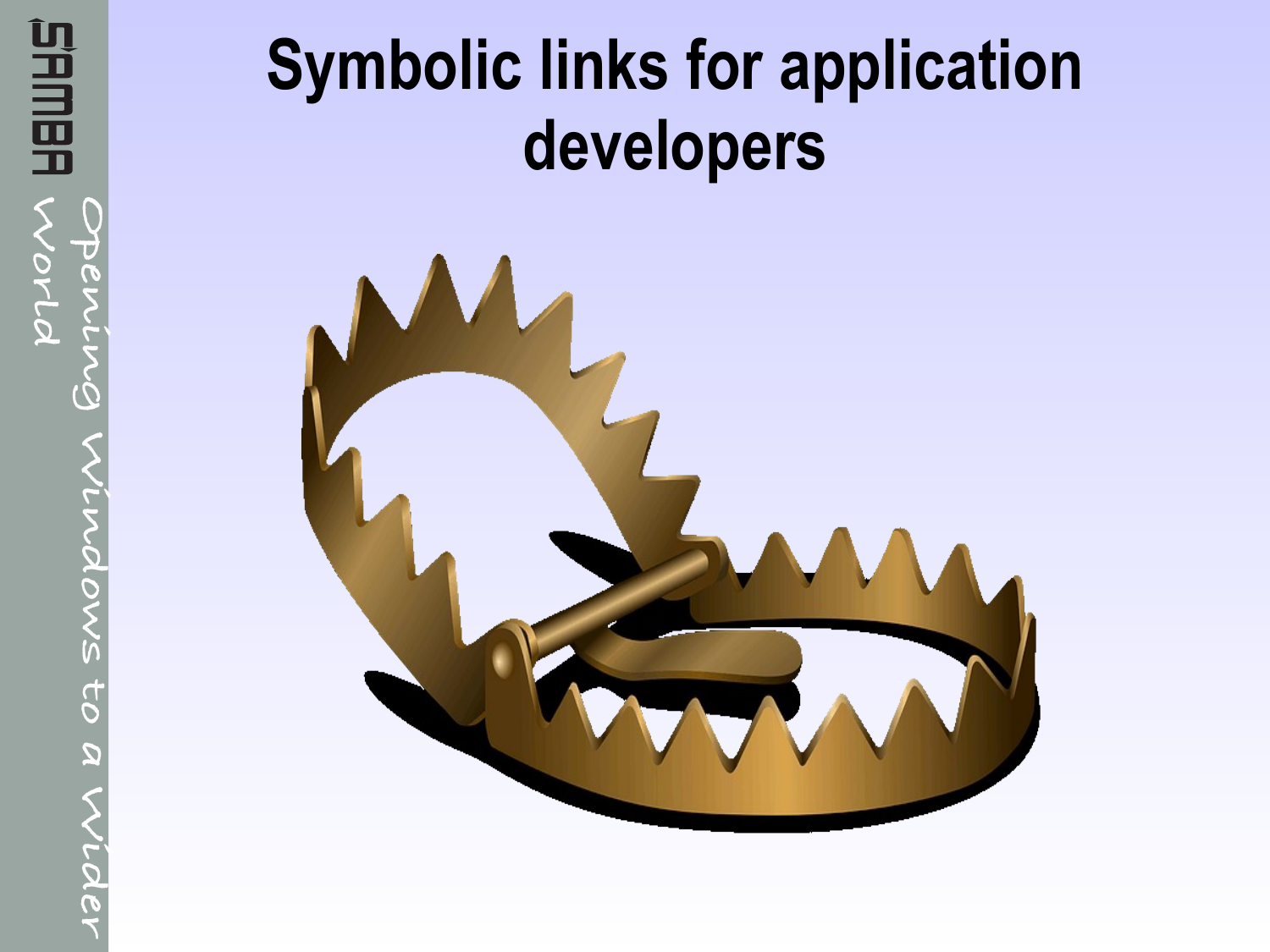# **Why are symlinks so bad ?**

- Symlinks allow paths to change on the fly, creating a whole class of time-of-check, time-of-use (TOCTOU) race condition security problems.
- Symlinks are not restricted to privileged users, but can be created by anyone with write access anywhere in a path.
- Symlinks break the beautiful "tree" abstraction of a POSIX file system.
- Symlinks break the beautiful simplicity of the POSIX file system API.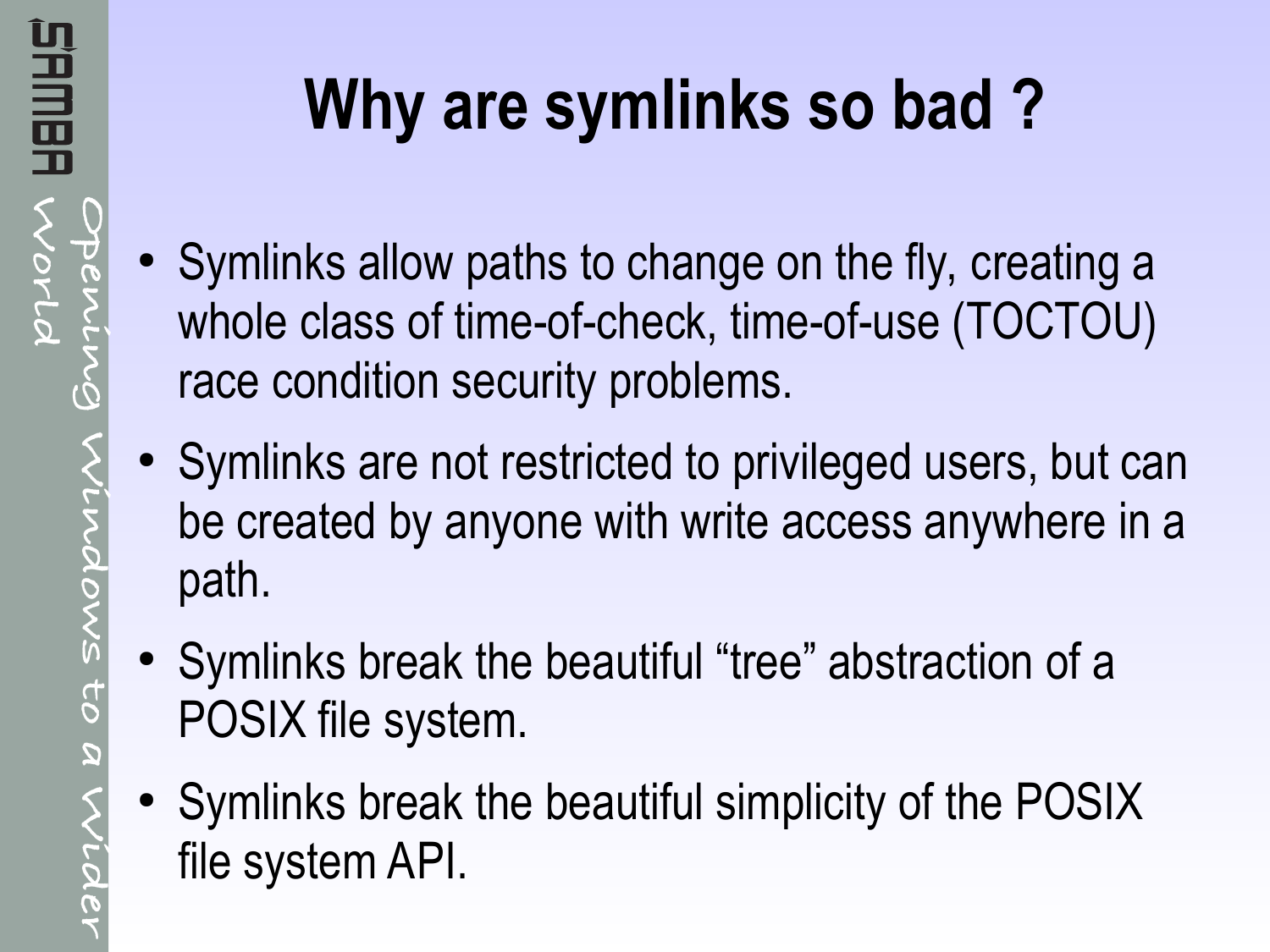# **The evolution of the API to deal with symlinks**

- First change was introduction of Istat
	- lstat(const char \*path, struct stat \*st)
	- Original "stat()" API silently and transparently follows symlinks.
	- Allows calling application to detect if the terminal component of a path is a symlink.
	- Does not detect symlinks other than the terminal component.

#### • Ended up in unsafe code such as:

}

lstat(dangerous\_path, &sbuf);

if (!S\_ISLNK(sbuf.st\_mode)) {

do\_dangerous\_operation\_on(dangerous\_path);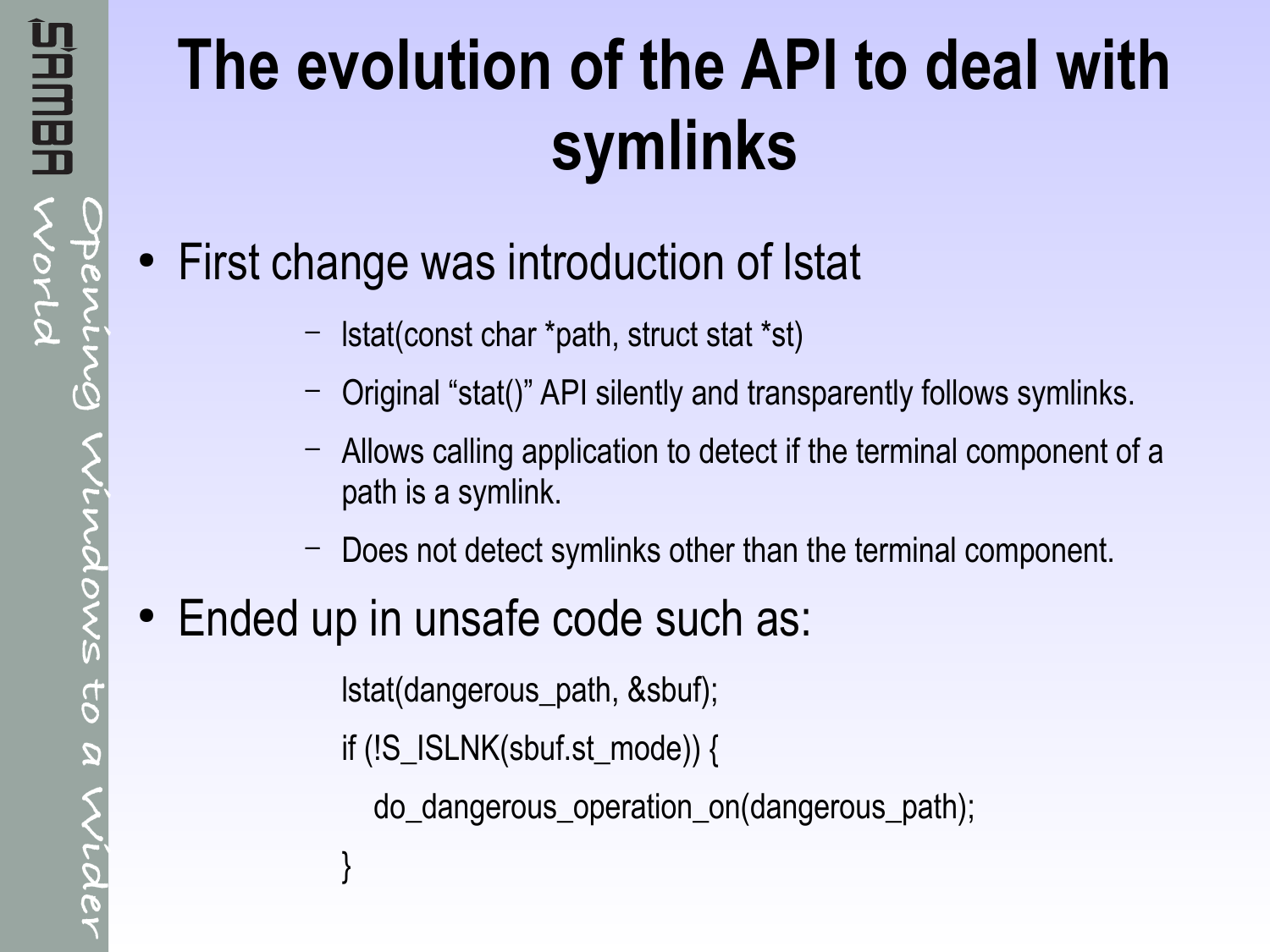}

# **Go Speed Racer Go !**

### • Race condition exists between:

lstat(dangerous\_path, &sbuf);

-------race starts here----

if (!S\_ISLNK(sbuf.st\_mode)) {

------race ends here----

do\_dangerous\_operation\_on(dangerous\_path);

• If an attacker can rename dangerous\_path, and replace it with a symlink to somewhere else before do\_dangerous\_operation\_on(dangerous\_path) is called, the dangerous operation is applied to the attackers chosen path.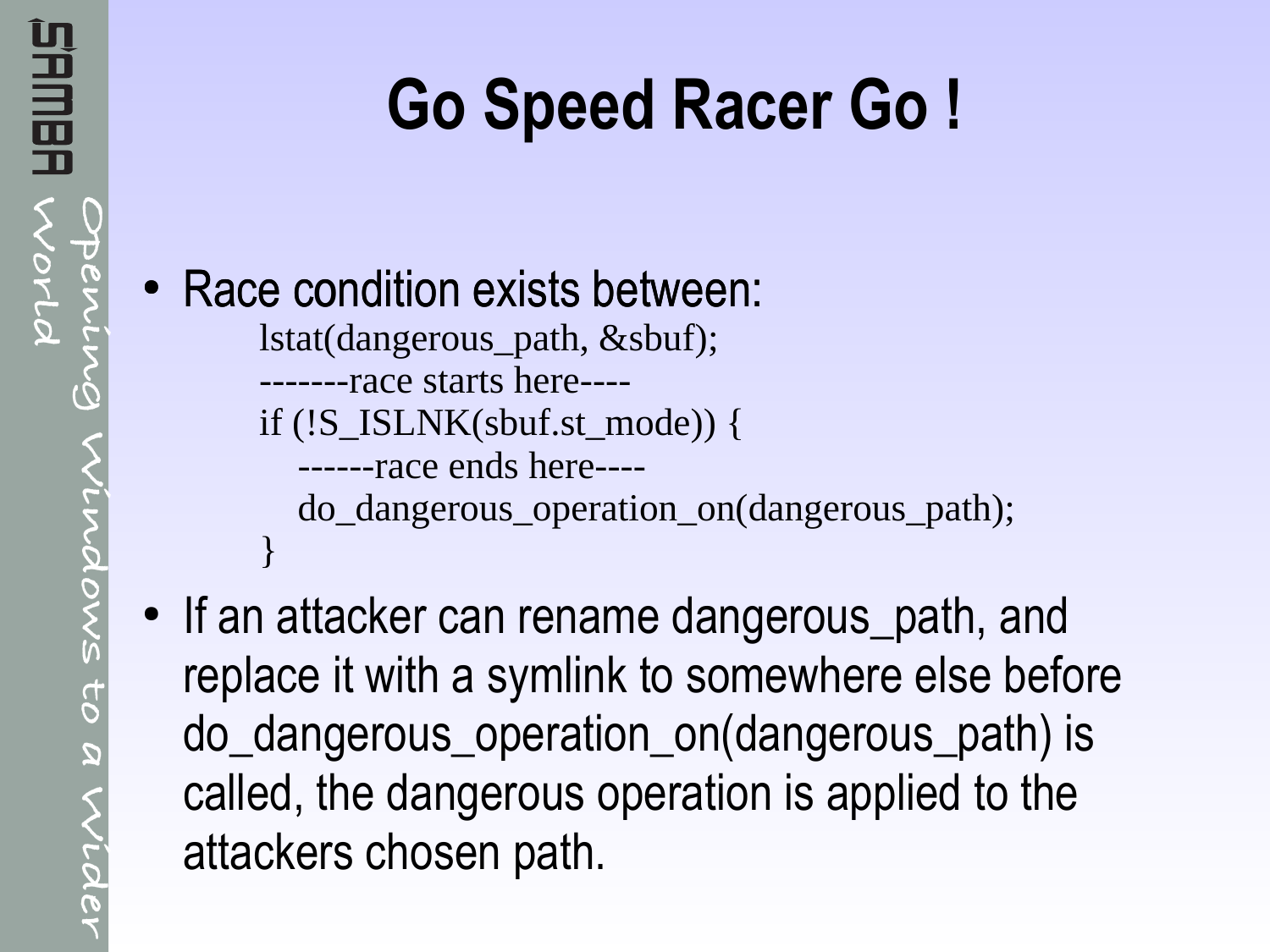# **Surely these races are too narrow for me to care about ?**

- [https://cve.mitre.org/cgi-bin/cvekey.cgi?keyword=symb](https://cve.mitre.org/cgi-bin/cvekey.cgi?keyword=symbolic+link) [olic+link](https://cve.mitre.org/cgi-bin/cvekey.cgi?keyword=symbolic+link)
	- There are 1361 CVE Records that match your search.
- This does not just include "old" applications that were written before symlink mitigation API's were added to POSIX.
	- This includes symlink race condition security holes in the Rust language standard library (from 2022).
- The API's added to mitigate symlink errors are impossible for application developers to use safely.
	- Similar to the care needed for "atomic" files data and meta-data updates, the POSIX API changes are too complex for safe use.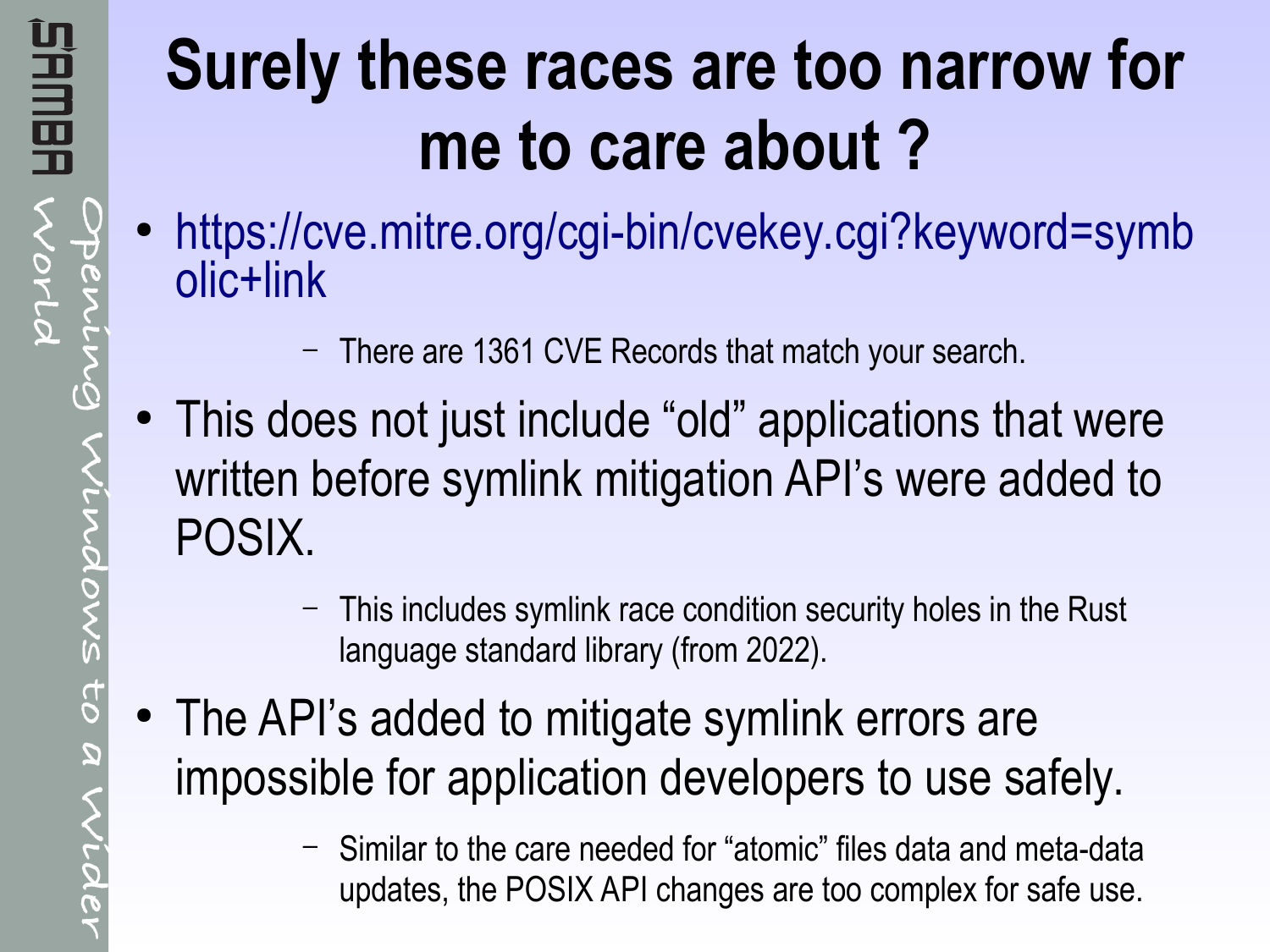# **POSIX Symlink API mitigations**

- First was an additional flag, O\_NOFOLLOW to the open() system call.
	- Looks perfect, in practice doesn't do what applications need.
	- O\_NOFOLLOW prevents the terminal component in a pathname passed to open() being a symlink.
	- If completely ignores symlinks in non-terminal components.

### • Example of an exploit:

- (Application running as root checks /data/mydir is safe) Attacker renames "/data/mydir"  $\rightarrow$  "/data/out-of-the-way" symlink("/data/mydir", "/etc");
	- int fd = open("/data/mydir/passwd", O\_WRONLY|O\_NOFOLLOW..);
	- $ret = write(fd, data, size);$
- Application now writes into /etc/passwd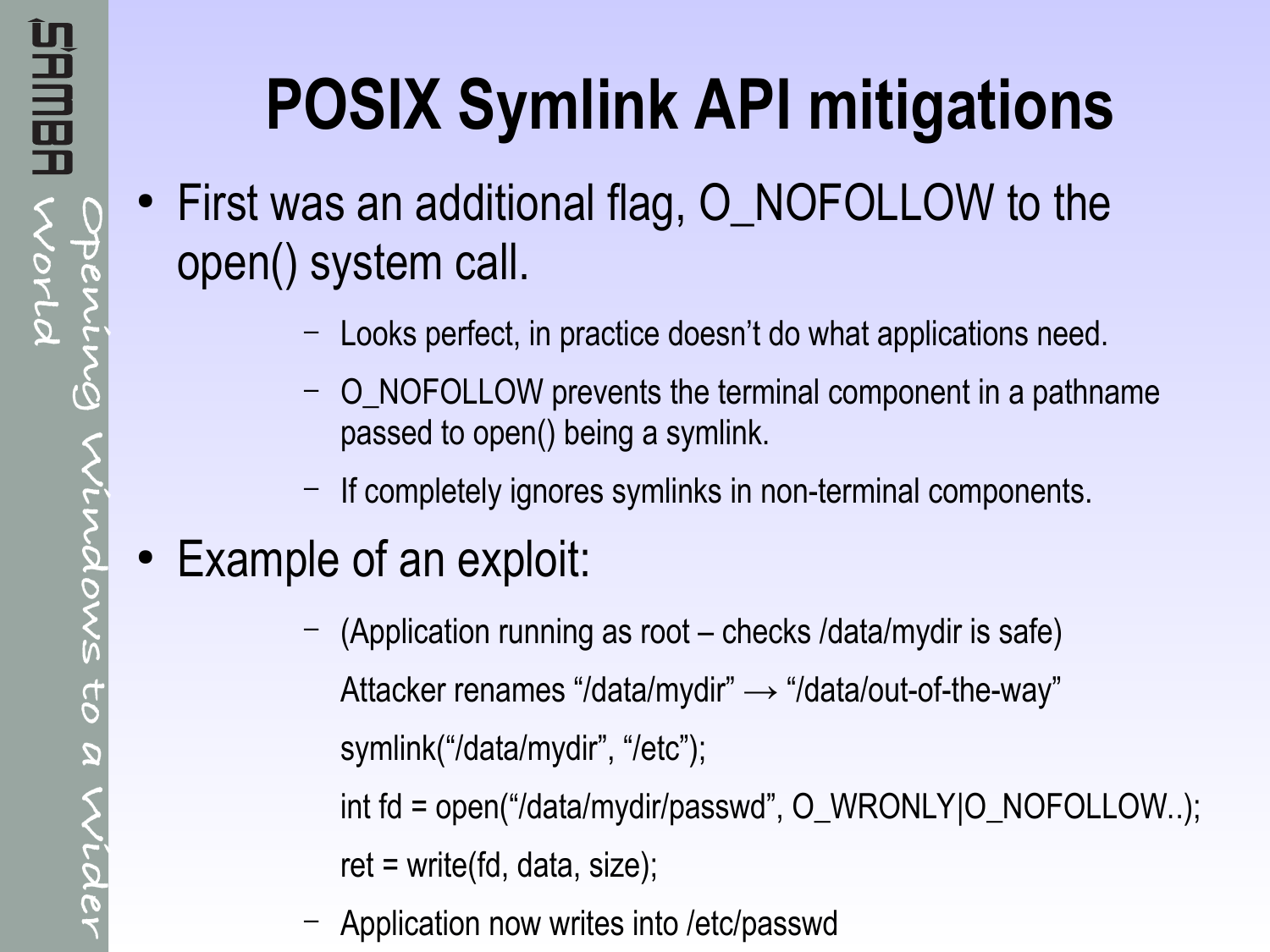# **More POSIX API mitigations**

- To solve the previous O\_NOFOLLOW problem applications have to chdir() into the parent directory. Check it hasn't been symlink raced and then use O\_NOFOLLOW, then chdir back.
	- Samba does this.
- open()  $\rightarrow$  openat(int dirfd, const char \*path, int flags, mode t mode)
	- This actually works. The 'dirfd' parameter here is a handle of a containing (parent) directory.
	- So long as "path" has no "/" characters and flags contains O\_NOFOLLOW, then this cannot be raced.
- Of course, getting the handle on the parent directory also has to be protected against symlink races.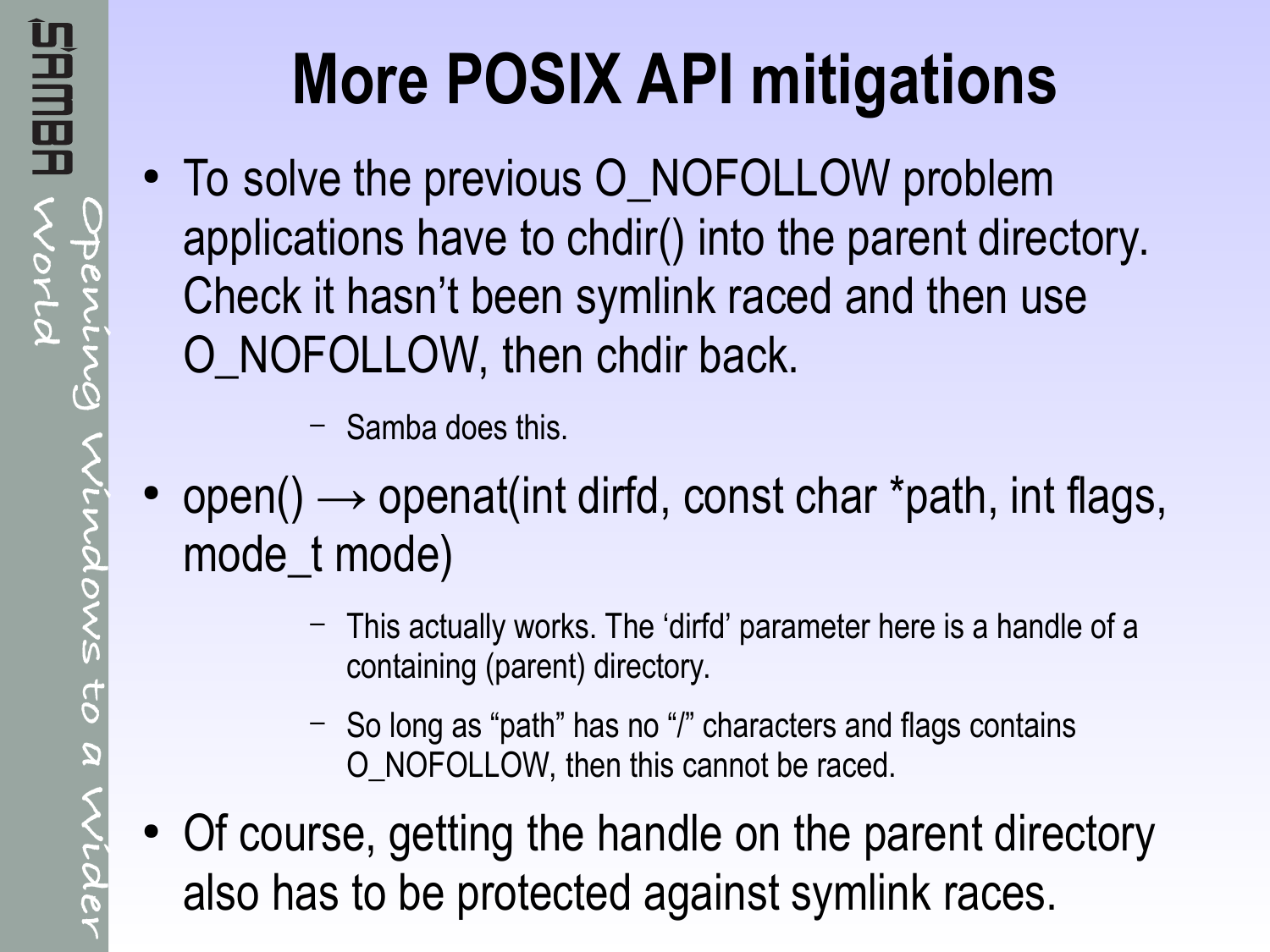# **XXXXat's for everyone !**

- Based on openat(), **ALL** path-based operations must have an XXXXat() variant to avoid symlink races in the same way.
- Oh look, lots of new system calls.

openat(), mkdirat(), unlinkat(), linkat(), renameat(), symlinkat(), fstatat(), fchmodat(), fchownat(), futimesat(), mknodat(), faccessat(), readlinkat(), utimensat(), scandirat(), execveat()

- The original clean and simple POSIX filesystem API doesn't look so clean and simple anymore.
	- And on Linux, one of these calls doesn't work fchmodat() will still always follow symlinks in the target path.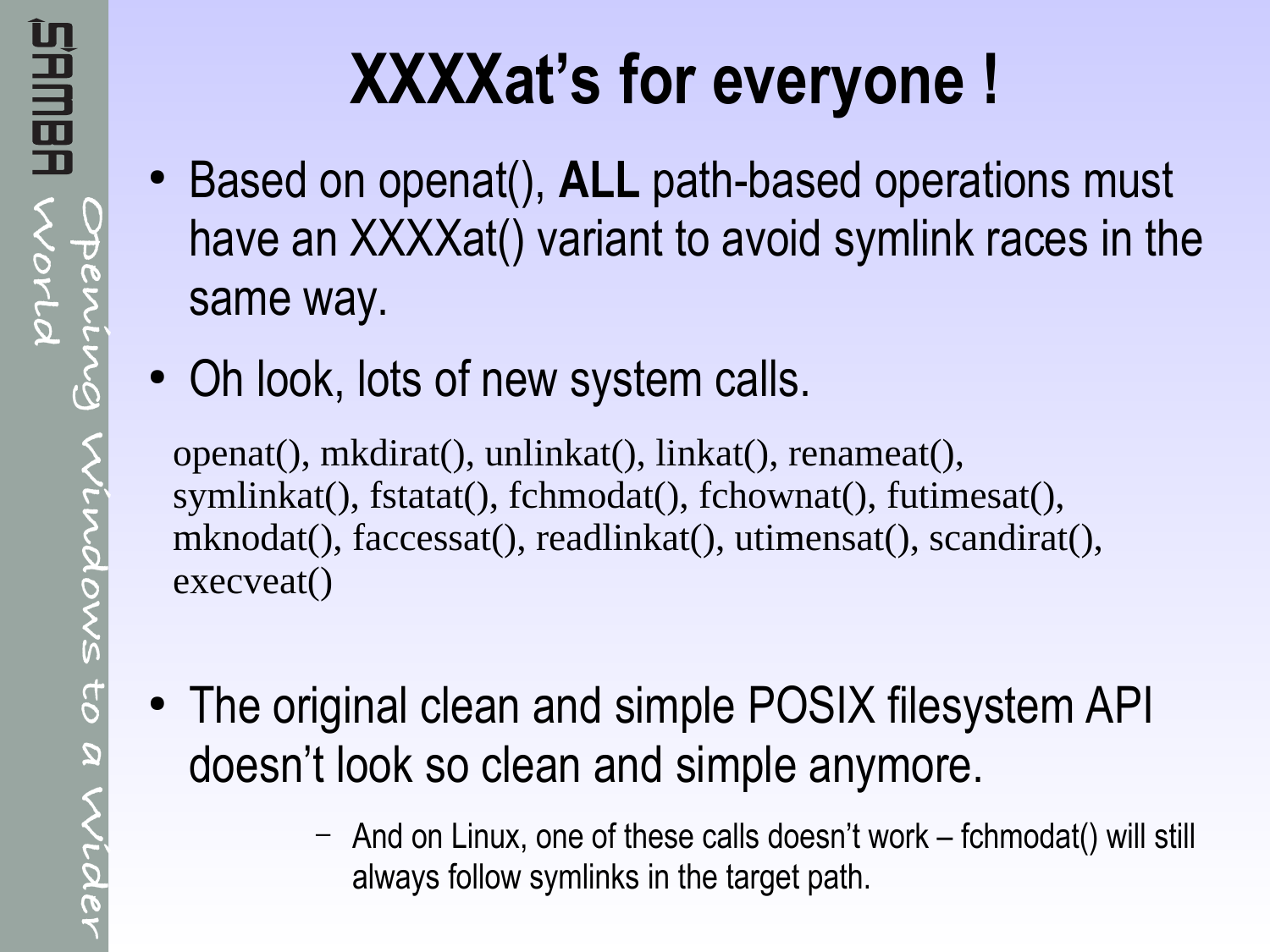# **Pathnames are now broken.**

- Any application that allows more than one component in a path without splitting the last component off and using the XXXXat() functions can be symlink raced.
- Still not enough for a feature complete application.
	- Extended attribute calls are missing, no getxattrat(), setxattrat() etc.
	- For extended attribute pathname operations the chdir()/realpath()/getxattr()/chdir() dance must still be done.

### • I know, let's add more open() flags !

- Linux added O\_PATH.
- Allows a handle to be taken on a file or directory, usually meant to be passed as the file descriptor argument to the XXXXat() functions.
- O\_PATH handles cannot be used to read/write data.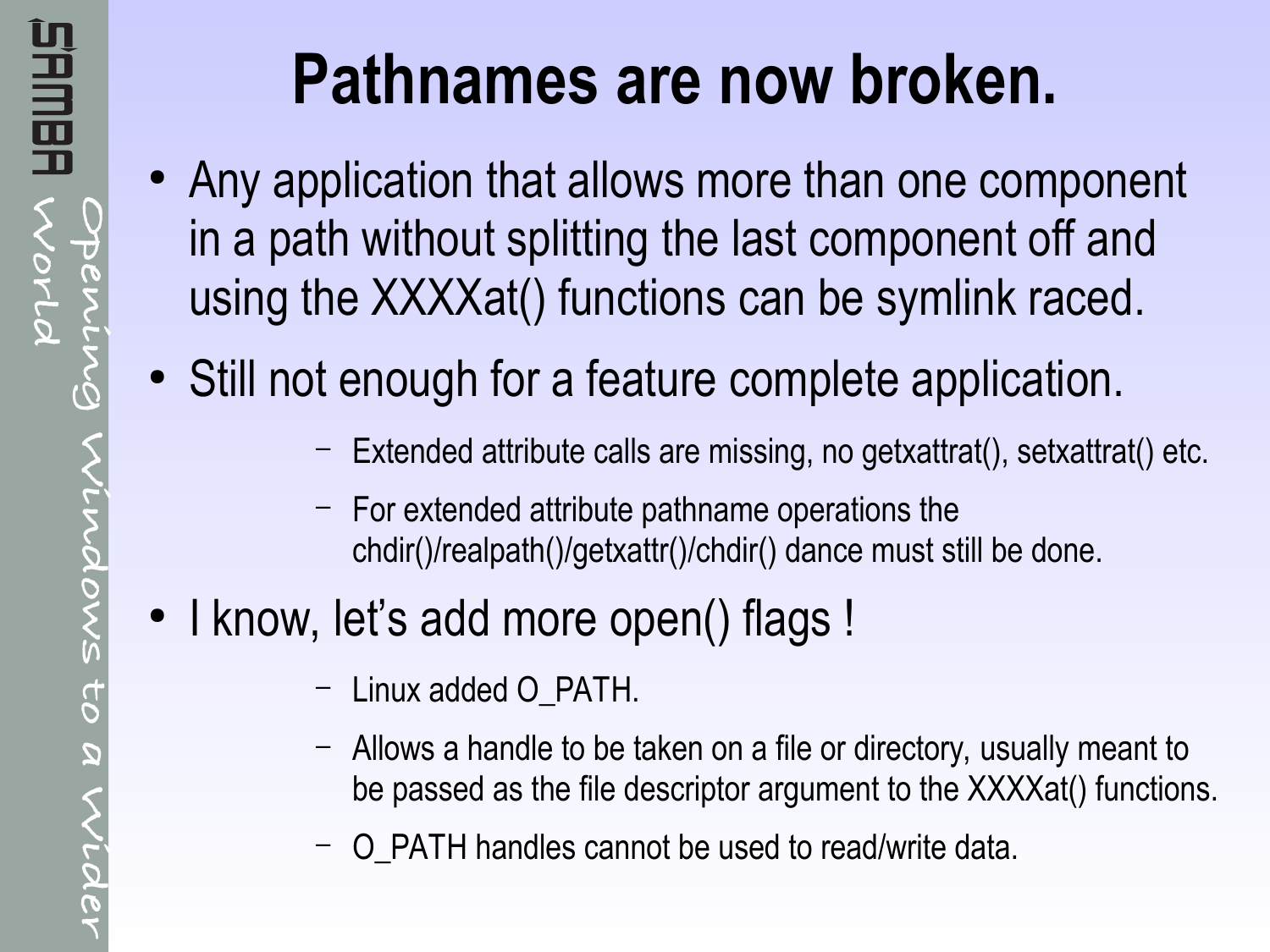# **Extended attributes revisited**

- Having an O PATH handle would be a great solution for getting/setting extended attributes where you don't want to open the file for modification.
	- Unfortunately O\_PATH prohibits reading or writing extended attributes.
- "Hack" solution, invented by a Red Hat engineer.
	- int fd = openat(dirfd, "file", O\_PATH|O\_NOFOLLOW); sprintf(buf, "/proc/self/fd/%d", fd);

getxattr(buf, ea\_name, value, size);

- Depends on Linux-only semantics of /proc file system.
	- Insanity, pure insanity.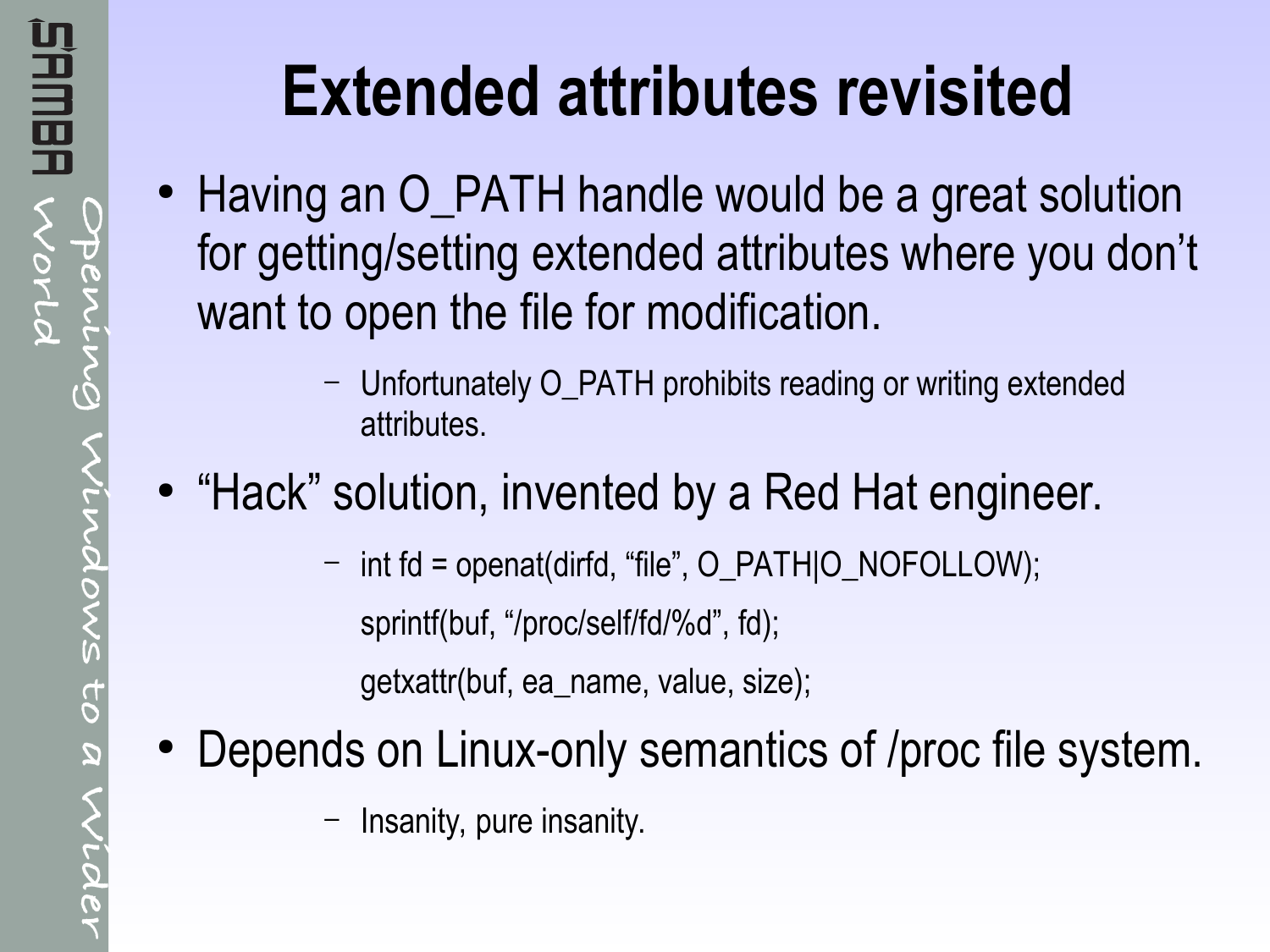# **Symlinks turn this:**



**Opening**

**World**

VOVLO

**SHMBA** 

**Windows**

**to**

**a**

**Wider**

Into this ("Primer" timeline credit xkcd):

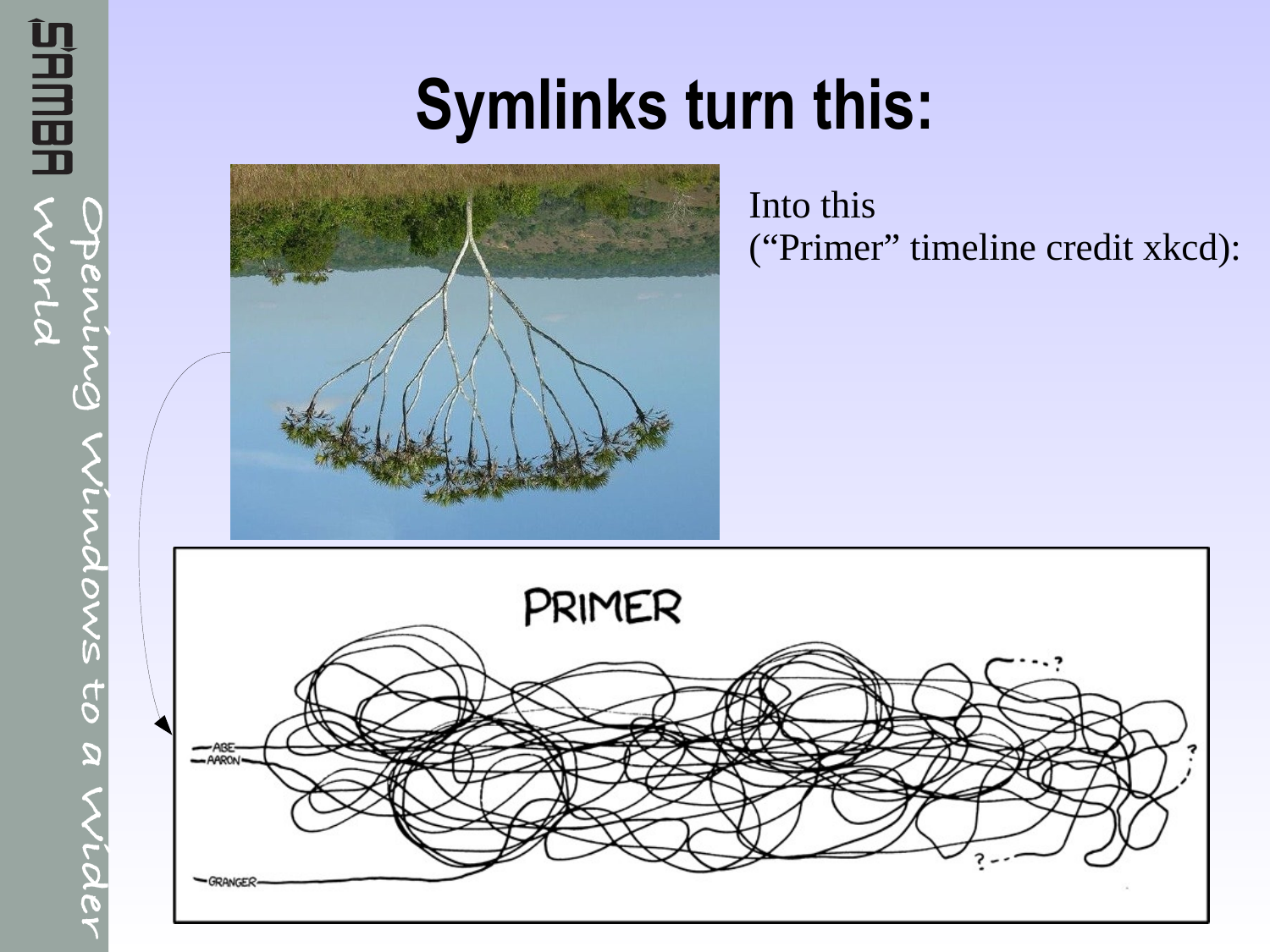# **I assert that pathnames are now unusable for "mortal" application developers on POSIX**

- I claim that for a non-trivial application, it is impossible for application developers to avoid symlink races.
- It's not just their own code all library code they call that uses path names must be aware of multi-pathcomponent symlink races.
- Spoiler alert even security library code is not symlink race aware.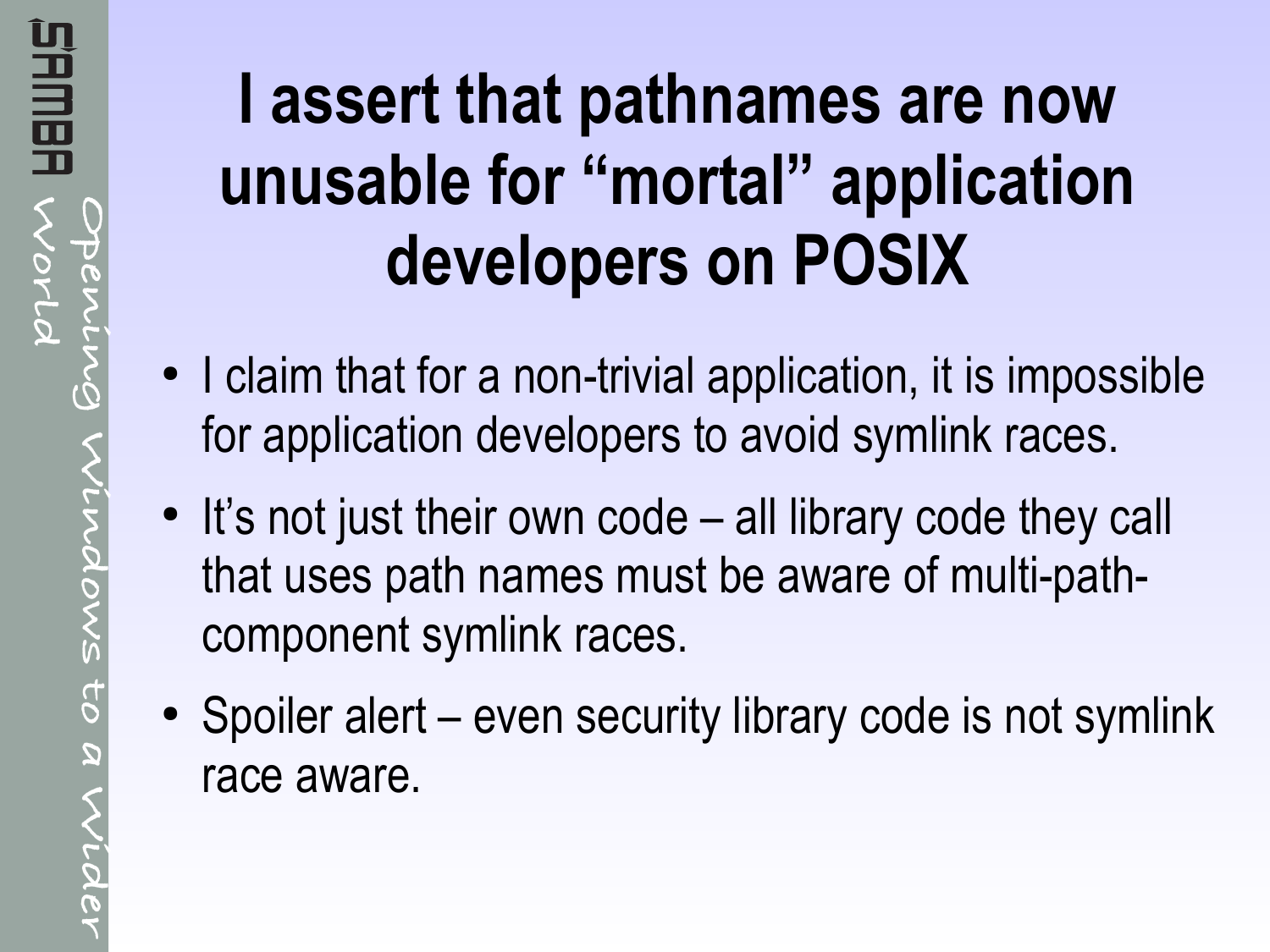# **Example #1**

• Given a directory hierarchy:

foo/ bar/

baz/ baz/

bibble

• \$ strace setfacl -R -m u:gdm:r foo

setxattr("foo", "system.posix\_acl\_access", "...",  $44$ ,  $0$ ) = 0 getxattr("foo/bar", "system.posix\_acl\_access", 0x7ffc474a4c00, 132) = -1 ENODATA setxattr("foo/bar", "system.posix\_acl\_access", "...", 44,  $0$ ) = 0 getxattr("foo/bar/baz", "system.posix\_acl\_access", 0x7ffc474a4b70, 132) = -1 ENODATA setxattr("foo/bar/baz", "system.posix\_acl\_access", "...",  $44$ ,  $0$ ) = 0 getxattr("foo/bar/baz/bibble", "system.posix\_acl\_access", 0x7ffc474a4ae0, 132) = -1 ENODATA setxattr("foo/bar/baz/bibble", "system.posix\_acl\_access", "...", 44, 0) = 0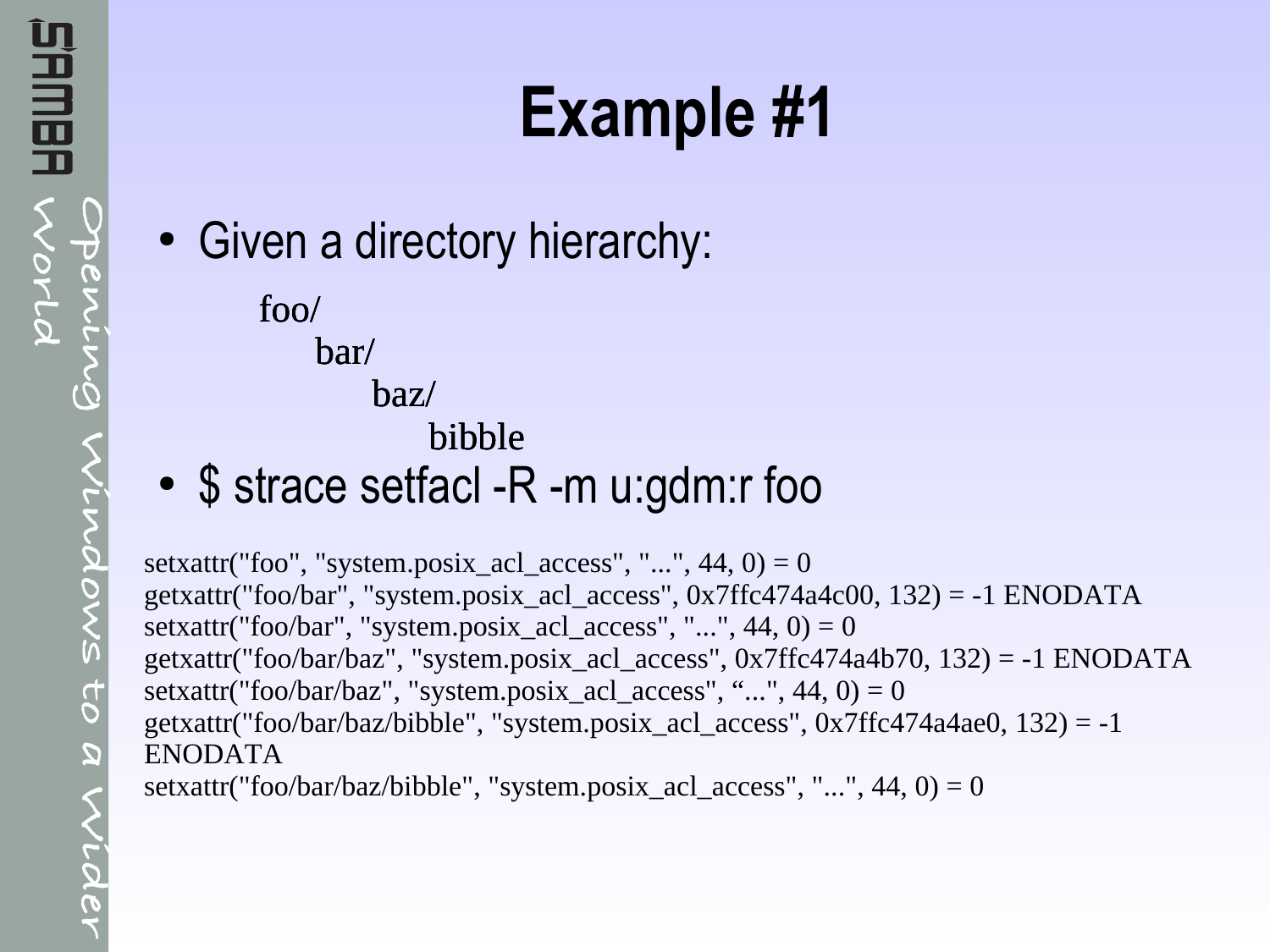# **Example #2**

• In one of the patches for git CVE-2022-24765

+#ifndef is\_path\_owned\_by\_current\_user +static inline int is\_path\_owned\_by\_current\_uid(const char \*path) +{

```
+ struct stat st;
+ if (lstat(path, &st))
```

```
+ return 0;
```

```
+ return st.st_uid == geteuid();
```

```
+}
+
```
+#define is\_path\_owned\_by\_current\_user is\_path\_owned\_by\_current\_uid +#endif

• Called from ensure\_valid\_ownership(const char \*path), also added for CVE-2022-24765.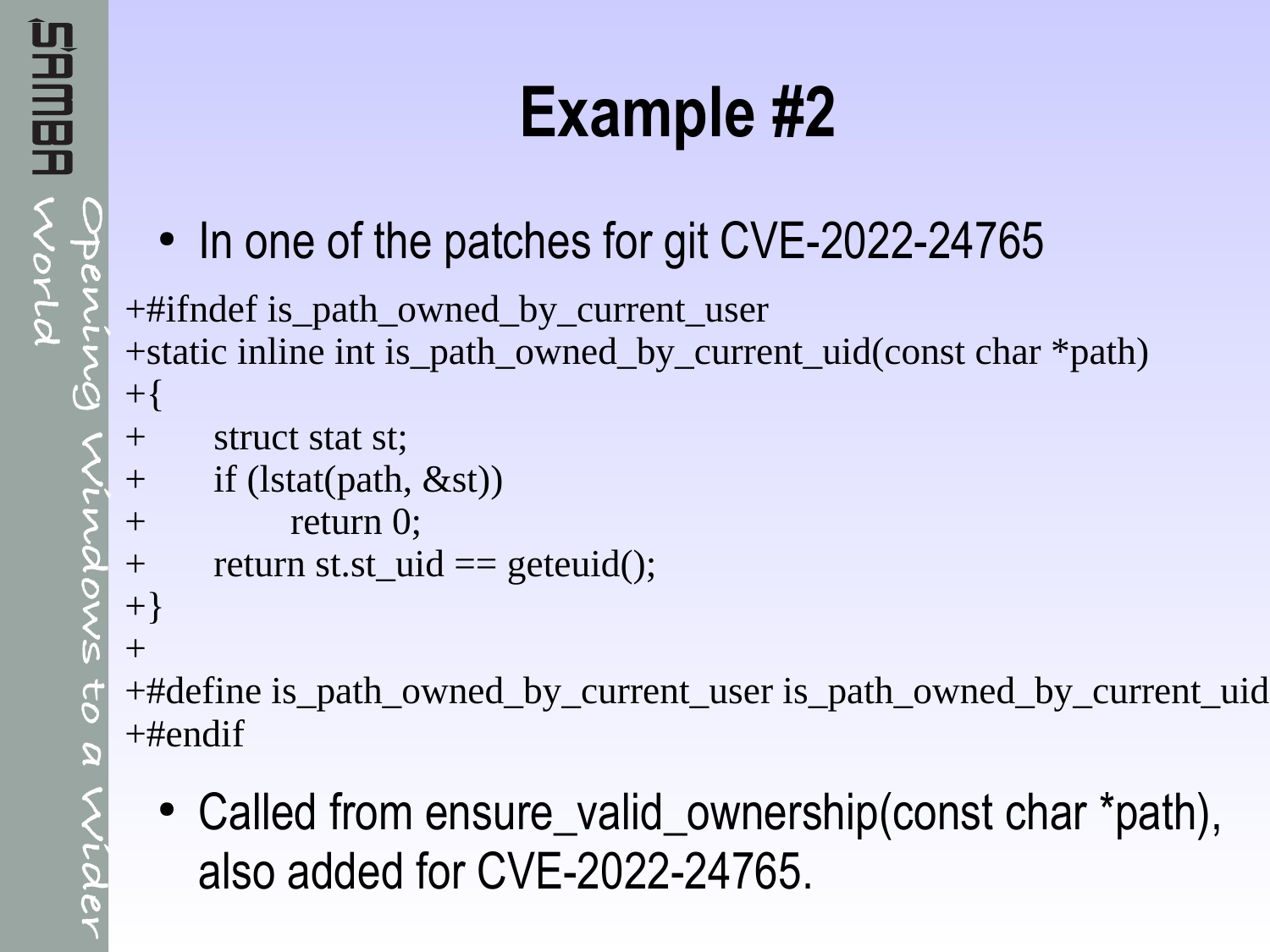### • Rust language standard library CVE-2022-21658.

The Rust Security Response WG was notified that the std::fs::remove\_dir\_all standard library function is vulnerable to a race condition enabling symlink following (CWE-363). An attacker could use this security issue to trick a privileged program into deleting files and directories the attacker couldn't otherwise access or delete.

#### **Overview**

Let's suppose an attacker obtained unprivileged access to a system and needed to delete a system directory called sensitive/, but they didn't have the permissions to do so. If std::fs::remove\_dir\_all followed symbolic links, they could find a privileged program that removes a directory they have access to (called temp/), create a symlink from temp/foo to sensitive/, and wait for the privileged program to delete foo/. The privileged program would follow the symlink from temp/foo to sensitive/ while recursively deleting, resulting in sensitive/ being deleted.

To prevent such attacks, std::fs::remove\_dir\_all already includes protection to avoid recursively deleting symlinks, as described in [its documentation](https://doc.rust-lang.org/std/fs/fn.remove_dir_all.html):

This function does not follow symbolic links and it will simply remove the symbolic link itself.

Unfortunately that check was implemented incorrectly in the standard library, resulting in a TOCTOU (Time-of-check Time-of-use) race condition. Instead of telling the system not to follow symlinks, the standard library first checked whether the thing it was about to delete was a symlink, and otherwise it would proceed to recursively delete the directory.

This exposed a race condition: an attacker could create a directory and replace it with a symlink between the check and the actual deletion. While this attack likely won't work the first time it's attempted, in our experimentation we were able to reliably perform it within a couple of seconds.

**o r**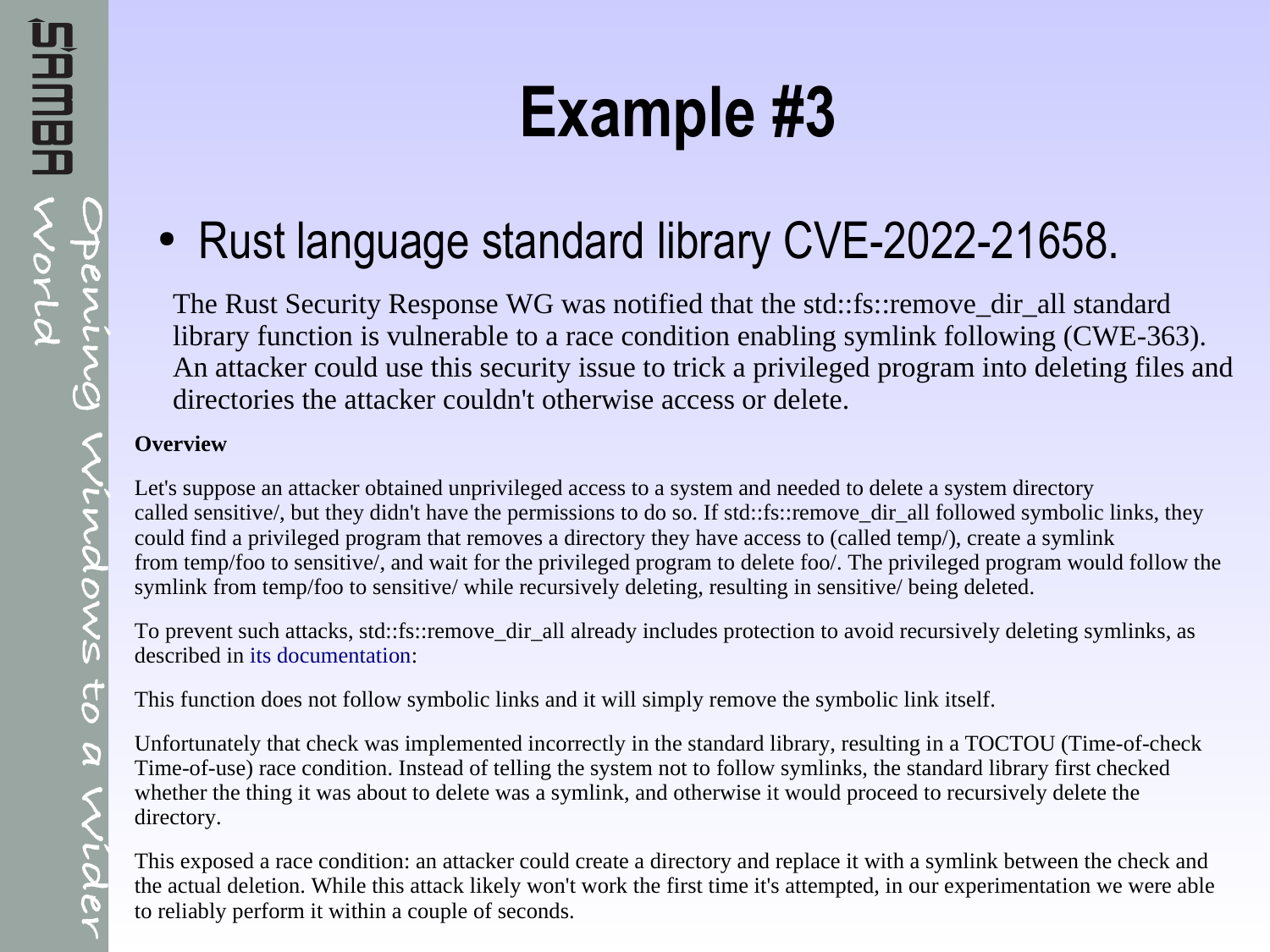# **How can we fix this mess #1 ?**

- Learn from Windows.
	- Yes, Windows implemented this **RIGHT**.
- The Windows NTFS file system has application followed symlinks, called reparse points.
- Symbolic links on NTFS by default can only be created by an Administrator (root).
	- This fixes the problem perfectly. No code is safe from root anyway.
- Unfortunately this will break many existing applications (systemd user services for one).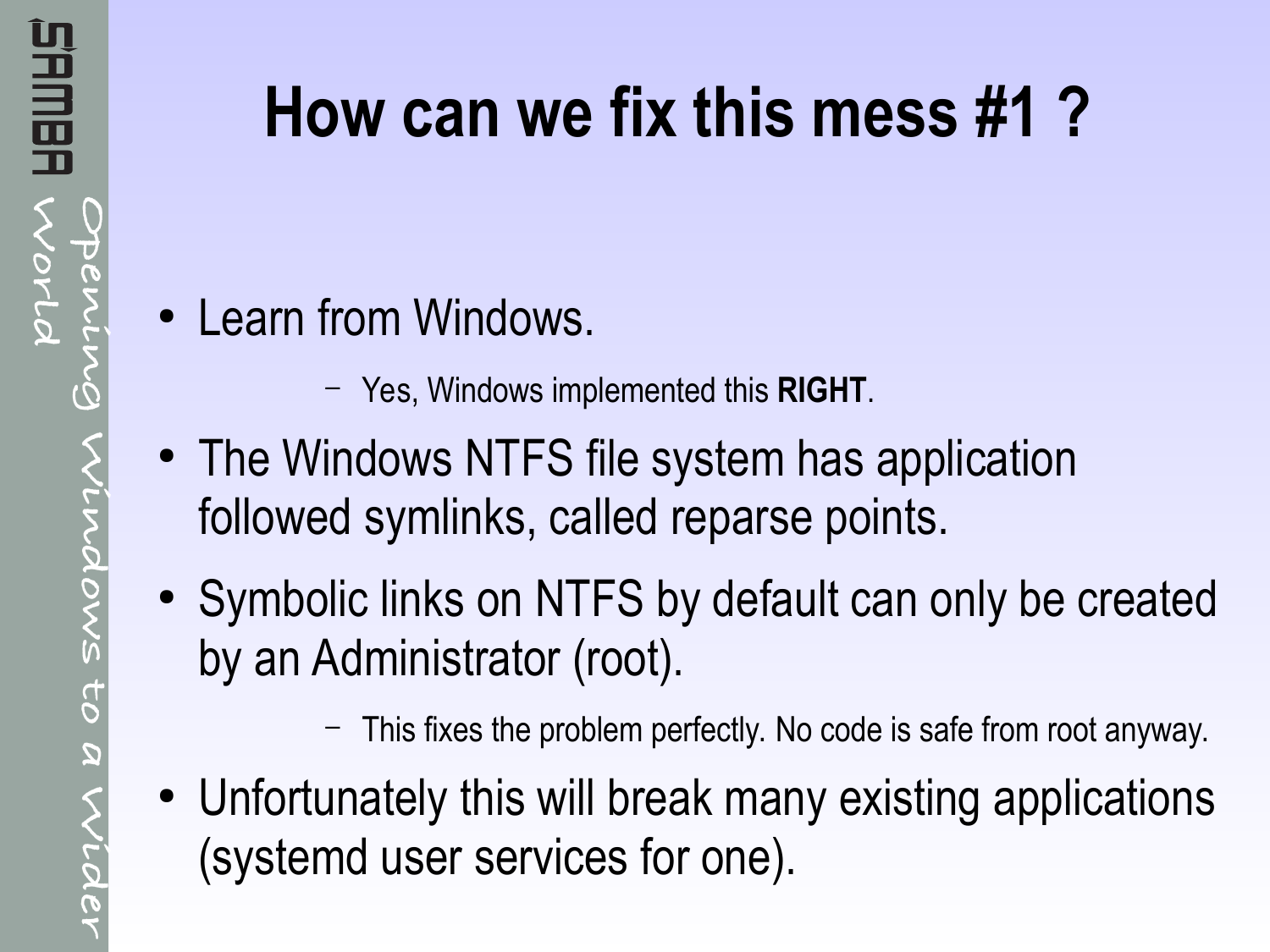# **How can we fix this mess #2 ?**

- New system call (yes ! The Linux way).
- Linux system call openat2() has a flags field:
	- RESOLVE\_BENEATH
	- RESOLVE IN ROOT
	- RESOLVE\_NO\_SYMLINKS
- All restrict symlink following in different ways (see the man page).
	- No glibc wrapper (yet).
	- Only fixes the problem for open().
	- All applications need to be re-written.
	- Promising for the future though.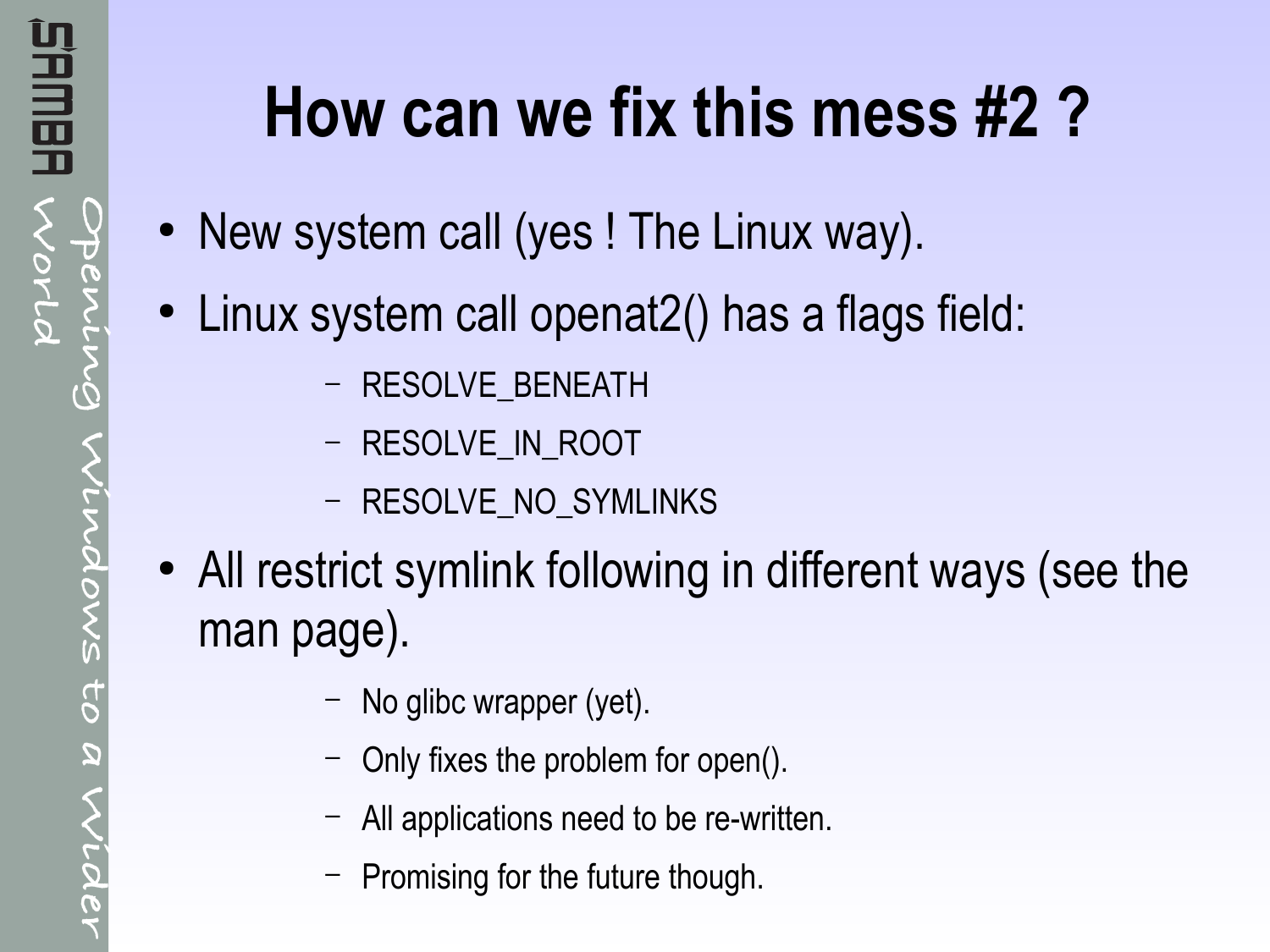## **How can we fix this mess #3 ?**

- Suggested by Iwn user "willy".
- Add a prctl() (process control) option that causes any system call traversing a symlink to return ELOOP.
- This will break existing applications, but in the "right" way (i.e. they individually have to ask for it, and then cope "correctly").
- No one is currently planning on implementing this.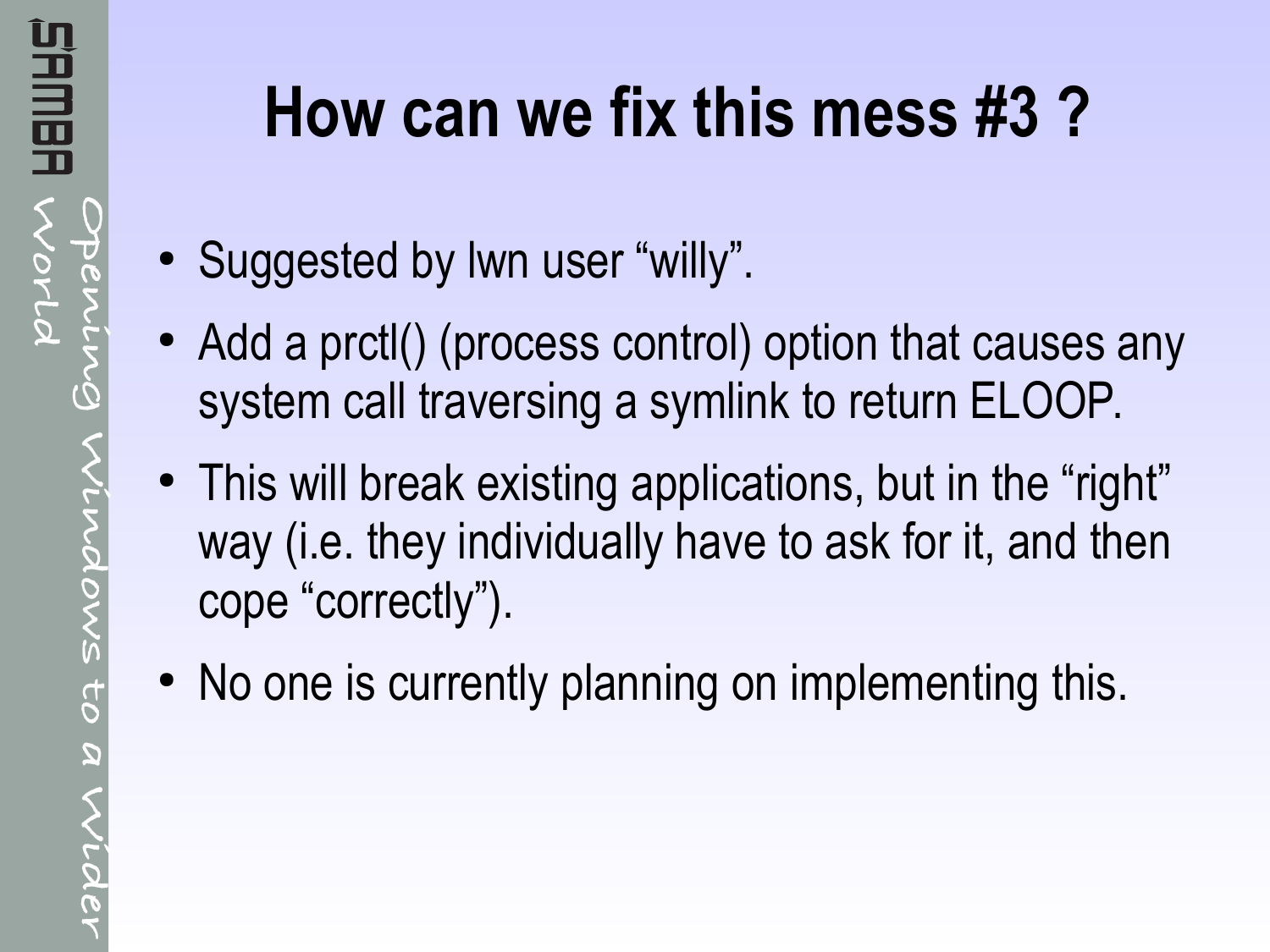# **How can we fix this mess #4 ?**

- Suggested by Iwn user "nix"
- Change symlink semantics such that symlinks owned by non-root are only followed by a process with a token containing the uid that created them.
	- More subtle protection, but would still break existing applications.
	- Probably too confusing for administrators, symlinks "randomly" breaking.
	- Still doesn't fix the "restricted share" problem when exporting a file system (may be a Samba / NFS specific problem).
- Again, no one is currently planning on implementing this.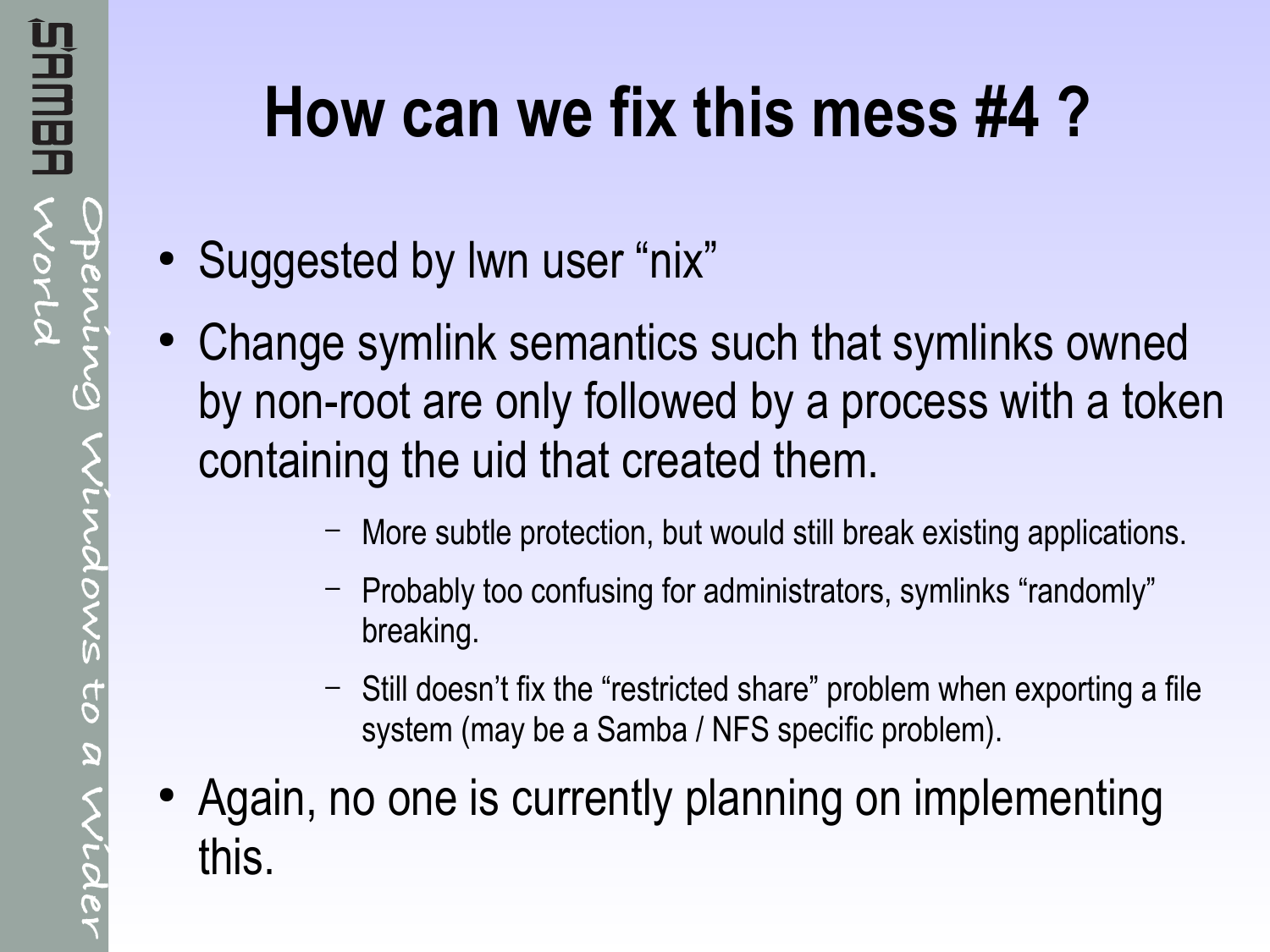# **How can we fix this mess #5 ?**

- Linux has a little known mount option MNT\_NOSYMFOLLOW.
	- This does **exactly** what we need !
	- Allows symlinks to be created and read on a mounted filesystem, but any attempt to traverse a path containing a symlink returns ELOOP.
- Breaks applications in the "right" way.
- Allows application vendors to declare "This application is only secure if run on a file system mounted with MNT\_NOSYMFOLLOW.
- Doesn't seem to be available as a "mount" command option.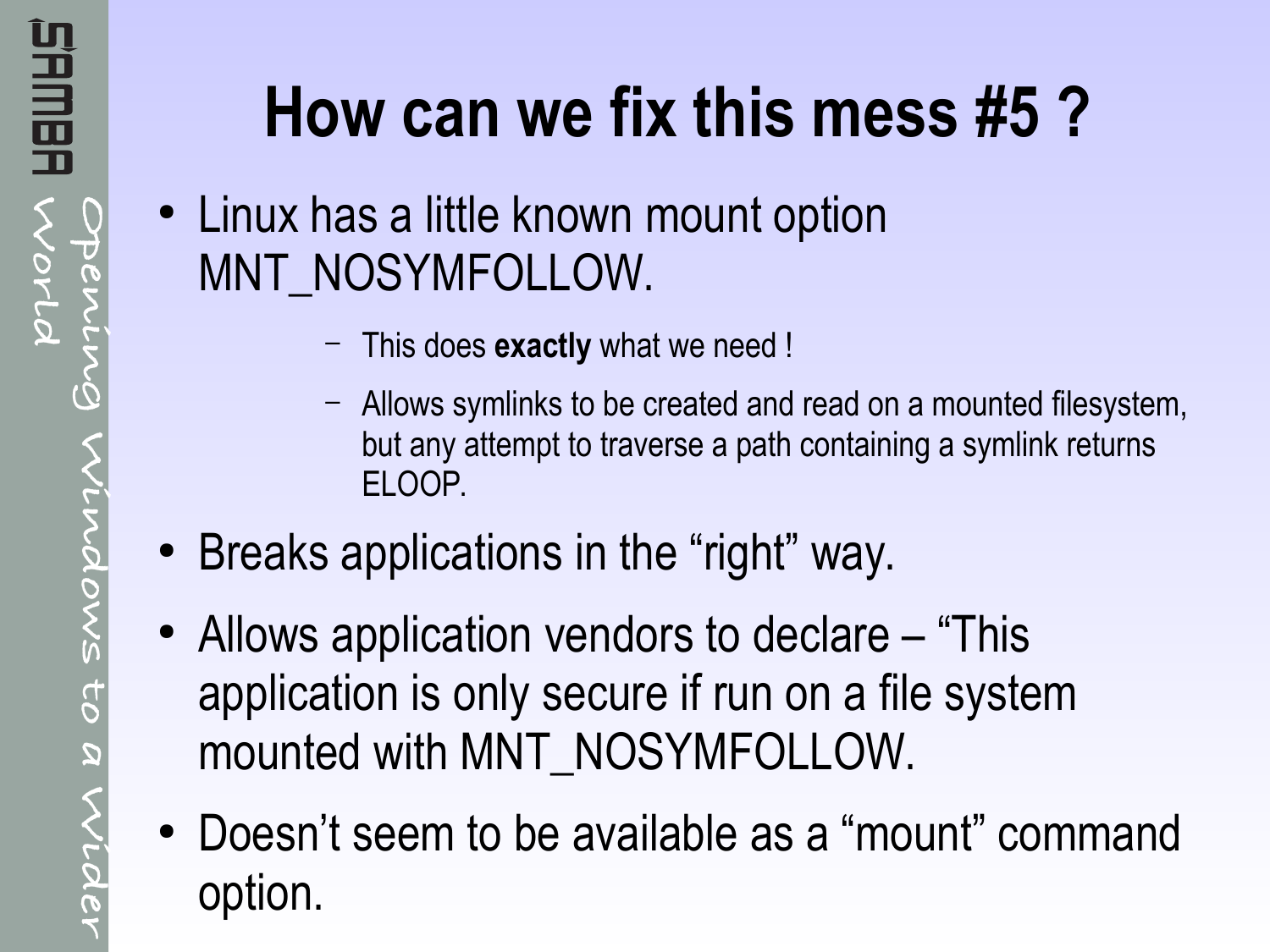- Short term (on Linux) MNT\_NOSYMFOLLOW is my preferred choice.
- Keeps existing symlink requirements for normal apps (systemd, kernel name links etc.)
- Allows specific applications to opt out of symlink insanity.
	- Still allows symlinks to be stored and followed manually if the application is coded that way.
	- Turns symlinks into Windows "shortcuts".
- Proselytize the "no more symlinks" creed !
- Let's eliminate symlink race CVEs by 2032 !